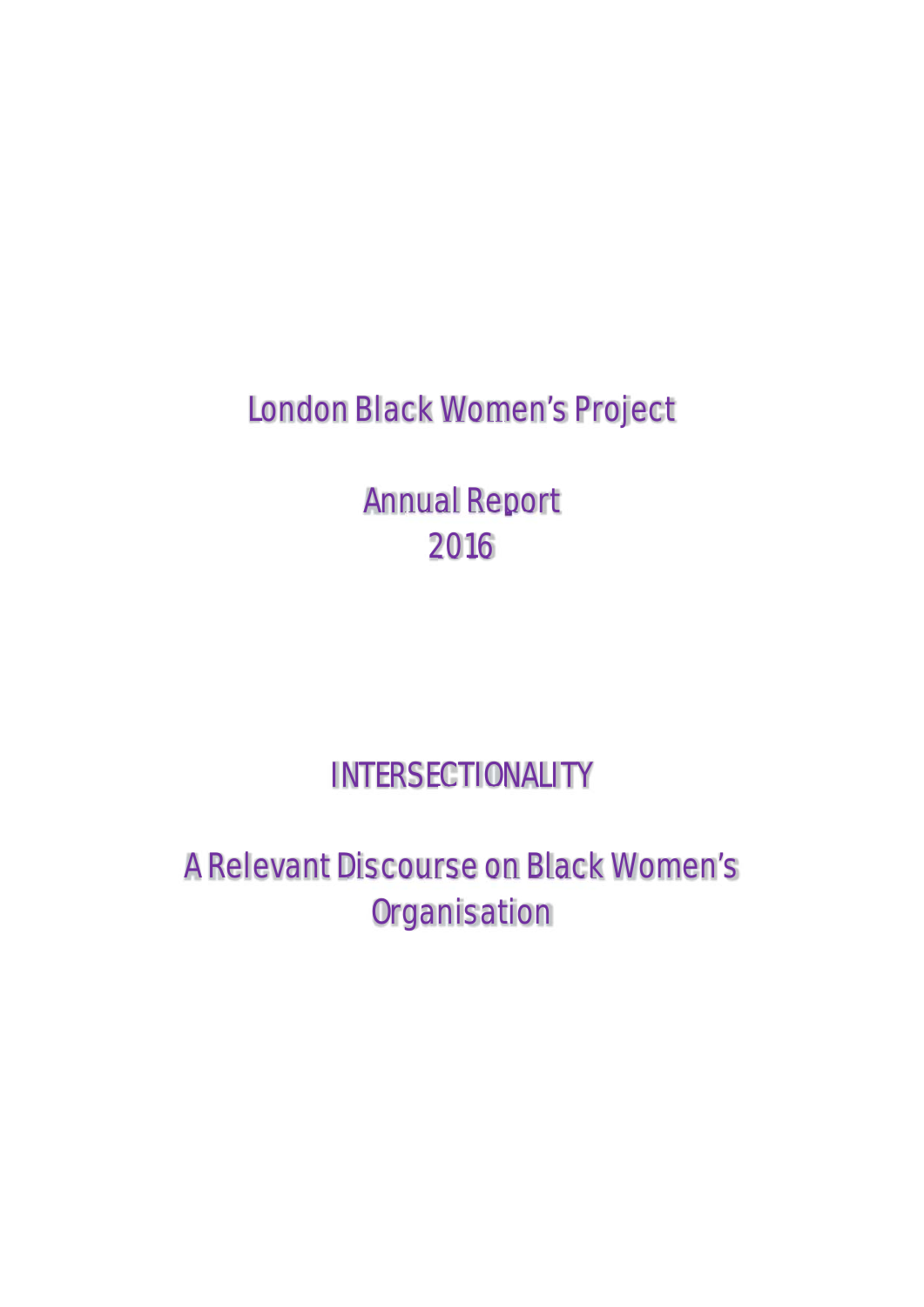# Table of Contents

- 3 Foreword by the Management Committee<br>
7 Introduction by Meera Syal
- Introduction by Meera Syal
- 8 Intersectionality A Relevant Discourse on Black Women's Organisation
- 15 Refuge Service Providing Safe Space
- 17 Project Empower Advice Service Protecting Women's Rights
- 19 Project Life for Women and Girls<br>21 SOFA
- SOFA
- 22 LBWP Staff and Management Team
- 23 Acknowledgements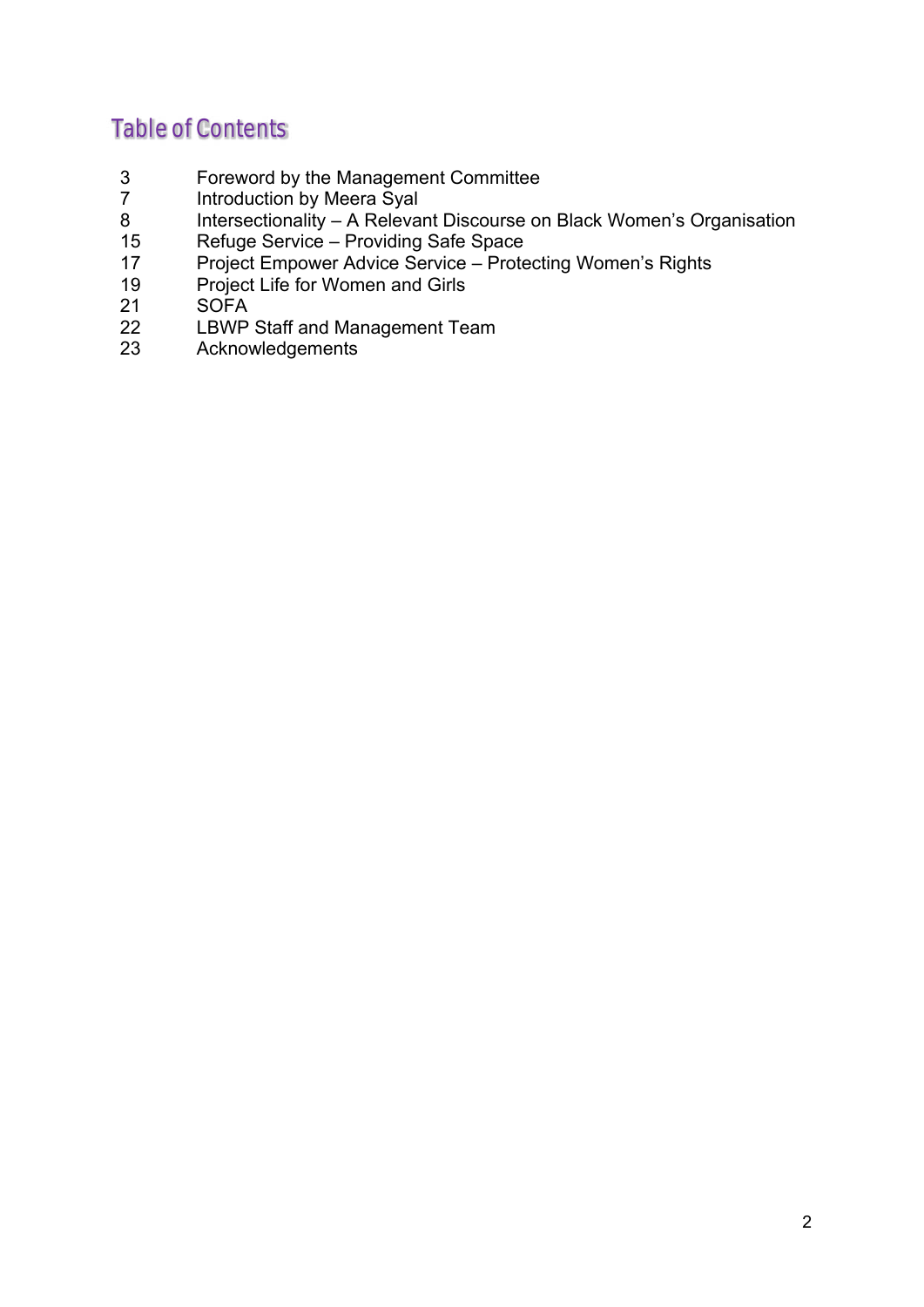## Foreword by the Management Committee

The Management Committee of London Black Women's Project (LBWP) is proud to present its Annual Report 2016. This is the first annual report under the organisation's new name. On 25 November 2015, the day designated by the United Nations as the International Day for the Elimination of Violence against Women, the Management Committee of Newham Asian Women's Project, as it was known then, agreed by consensus to change the name to London Black Women's Project (LBWP). This report covers the reasons why the name was selected.



We began our organisation 29 years ago during a time when South Asian women and girls among others from BME communities were systematically excluded from services. The main reasons for exclusion were racism and discrimination (classism and sexism). We began to organise with other activists to challenge discriminatory policies and practices that disrupted South Asian women's pathways to services, that denied them access to their rights and prevented them from seeking opportunity to live their lives in safety and freedom.

As black feminists, we found that anti-racism activity formed a central theme in our work. We did not prioritise the oppression we faced, we understood that all forms of oppression affected our self-worth equally, simultaneously and in a globalised context.

Our concern around gender violence was framed as gender, race, and class oppression without hierarchy. The experiences of isolation which intended to silence South Asian women mobilised us instead to organise to protect the basic human rights of all women and their children. Almost three decades later we are compelled to act again in the same way we did in the 1970s and 1980s. Racism has made a comeback! Racism had never gone anywhere. There had been an unleashing prompted by public officials and politicians normalising divisive hate discourse as appropriate campaign tools in a new era of tolerance and acceptance manifested in policy, in social attitude and the behaviour of individuals towards one another.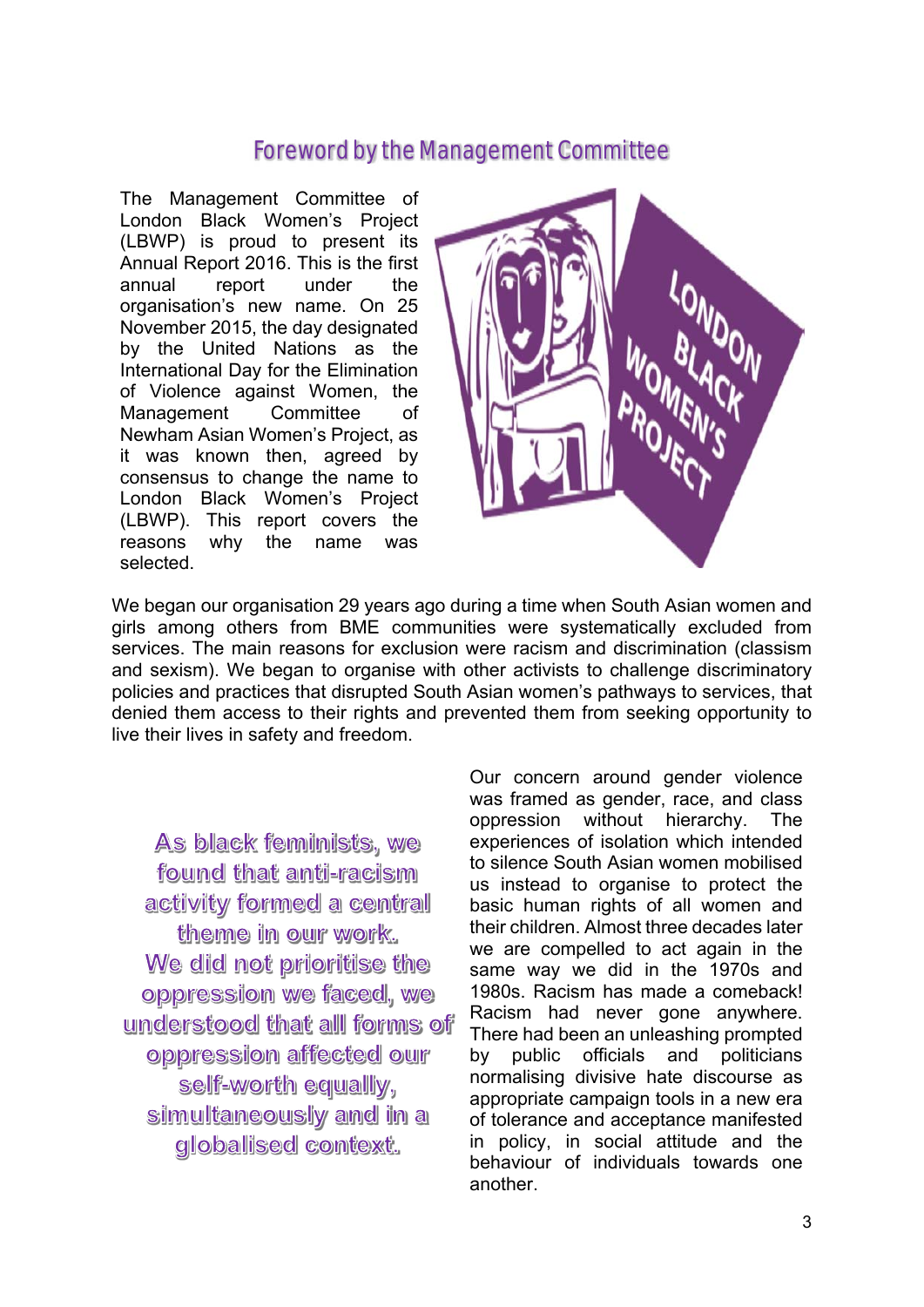## OUR HISTORY GIVES US FOUNDATION TO CONTINUE OUR STRUGGLE

In 2012 the organisation diversified from a single group specialist service focusing on meeting the needs of South Asian women and girls to providing specialist services to all black minority ethnic and refugee women and girls.

The decision to change the name was not made at a single meeting, but rather over a 5-year journey, involving a process of re-discovery of our history which we refer to as the process of 'historical relevancy' and the significance of struggle and oppression in the times in which we live. The new name is rooted in overcoming racist oppression faced by women and girls and the intersection of racism and violence. Racist oppression is violence. Recently, we have witnessed the disproportionate impact of state policy on the lives of all women and girls with more specific targeting of specialist black women's organisation. In the post-Brexit context, black women's organisations have met with hostility and aggression, women and girls accessing these organisations have been verbally and physically abused, taunted by racist language and harassed walking along familiar streets.



*London Black Women's Project is about shifting the dialogue and the space towards a more reflective and representative presence of black women, addressing wider power dynamics and the inequality within which these exist, and naming struggle against oppression as one where race, gender and class intersect so that the acceptance and tolerance of it is challenged.* 

By identifying ourselves as black women we locate ourselves in historically relevant common space that is, the shared historical and political identity of colonialism and imperialism and the oppressions generating from this experience in the contemporary era.

Within this context we appreciate that there is no common homogenous experience of oppression and exploitation and that women working for women's organisations and those accessing women's services are often divided by race, class and gender hierarchies.

We also accept that the discourse as it is conventionally defined as one of race, gender and class intersection excludes lesbian, gay, bisexual, transgender and queer people, disabled and many others residing outside conventional mainstream society whose identities equally reflect deeper struggles for equality and acceptance both in the country of historical origin and in the diaspora. Nonetheless a historically imbedded gender and race identity around VAWG enables us to frame language and discourse as a critical socio-political understanding and representation.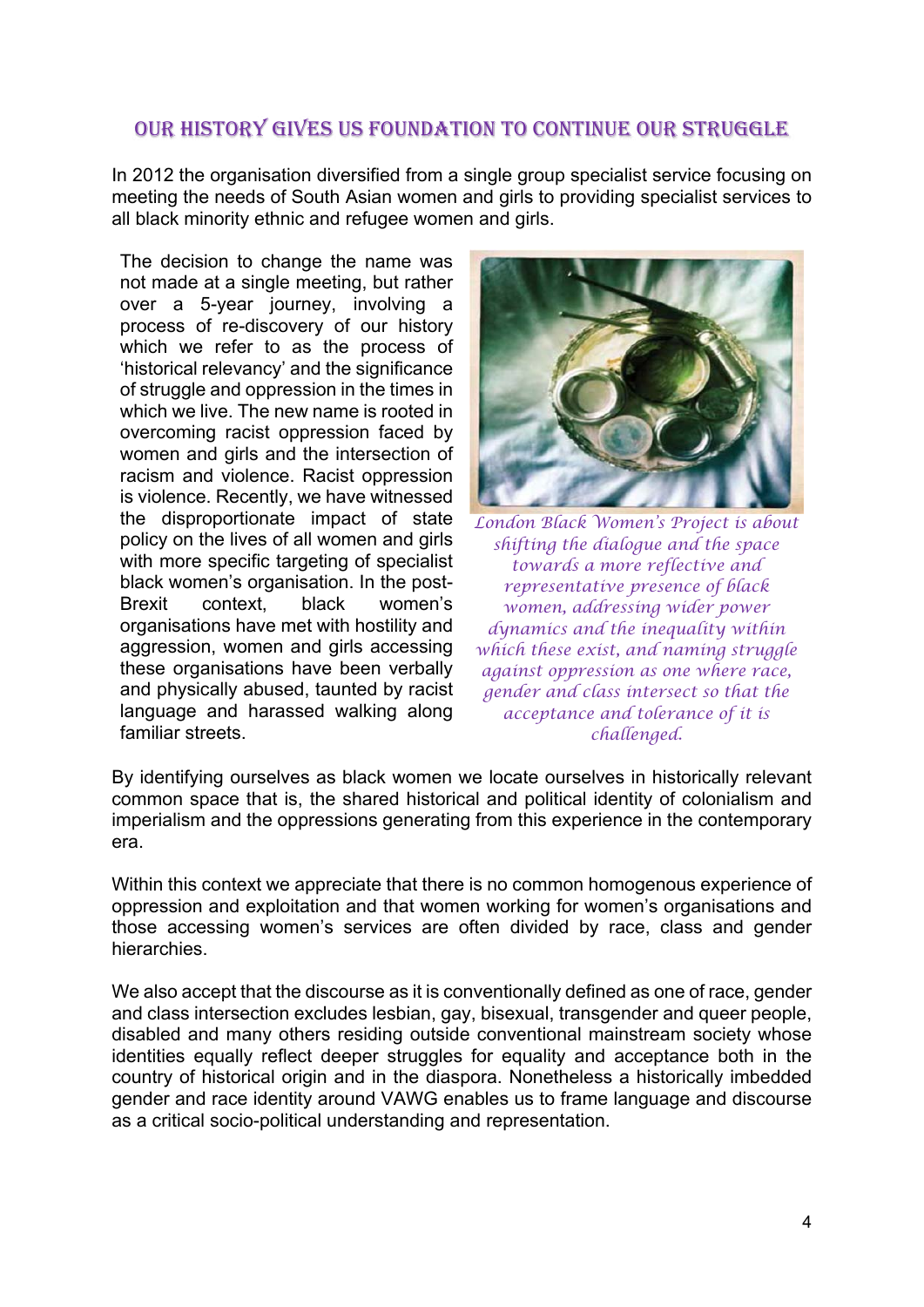## THE VALUE OF OUR MOVEMENT IS HISTORICALLY RELEVANCY IN DIVISIVE TIMES

In addition to changing our name we are pleased to highlight that the good work of organisation continues under the same ethos and values mainly to work towards the elimination of all forms of violence against women and girls. We continue to provide emergency accommodation services for women and children surviving domestic and sexual violence expanded to 50 bedspaces across Newham and Haringey including the development of independently funded services to meet VAWG objectives. We continue work around early intervention and prevention support services including workshops, support groups and 1:1 support for young women and girls addressing domestic and sexual violence, sexual harassment and bullying and sexual exploitation. And we continue to provide counselling and therapeutic services for women girls developed under the talking therapies therapeutic models and humanistic approach. These services have been expanded to refuges where a family therapeutic approach is undertaken. New projects are formulated to maximise holistic working with the following currently offered to women and girls:

## PROJECT: EMPOWER

Legal advice and information services and community advocacy to BMER women including advice on welfare, debt, housing, immigration, domestic and sexual abuse, rape, so-called honour-based violence and exploitation, FGM and forced marriage.

## PROJECT: FREE CHOICE

A dedicated and specialist forced marriage project focusing on early intervention and prevention responses to all BMER women and girls. This project provides frontline support, advocacy and awareness raising to women and girls.

## PROJECT: AWARE

A dedicated and specialist BMER women and girls project focusing on sexual abuse and exploitation challenging the normalisation, tolerance and acceptance of violence in society and working towards independence, freedom and safety.

## PROJECT: LIFE

A dedicated and specialist BMER young women and girls project focusing on those at risk or surviving VAWG including harmful practices through counselling and advocacy.

## PROJECT: BUILDING CAPACITIES

A service providing training and awareness raising to frontline professionals across criminal justice, Police, social services, education, housing, VCS, and other sectors on violence against women and girls including harmful practices.

### EMPOWERHOUSE

A BMER women and girls' creative arts and theatre project aiming to raise awareness of violence against women and girls including harmful practices using survivor narratives to create common approaches and collaborative actions.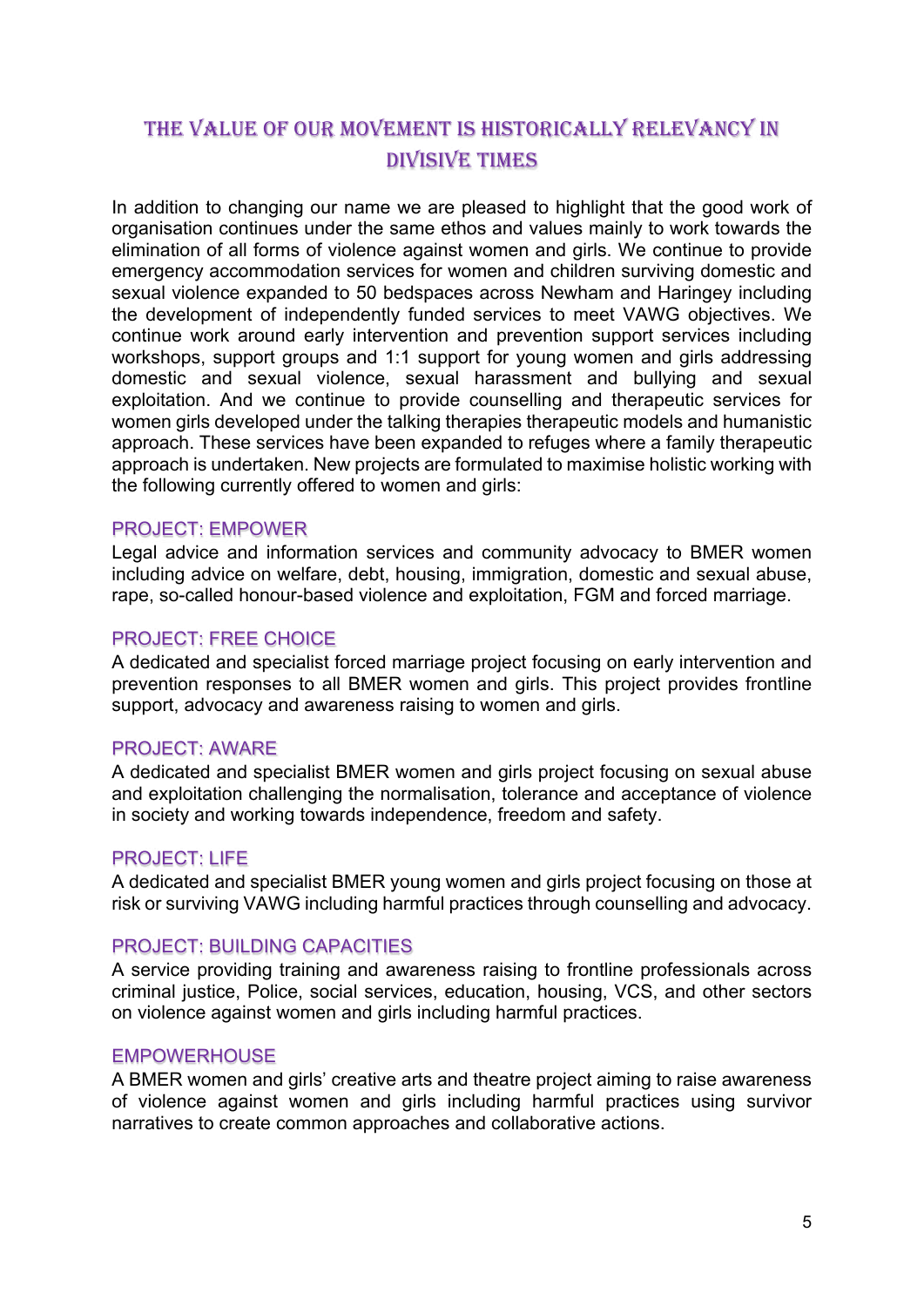## VISION OF ME

Using BMER women and girls' creative agency to empower by constructing worldviews that are free from violence and harm. This project aims to transform the ways women and girls are supported by changing power dynamics between 'provider' and 'user'.

Watch this space because the struggle continues and London Black Women's Project will be ever present to ensure the rights and resources of black women and girls are protected and promoted.

> Management Committee London Black Women's Project November 2016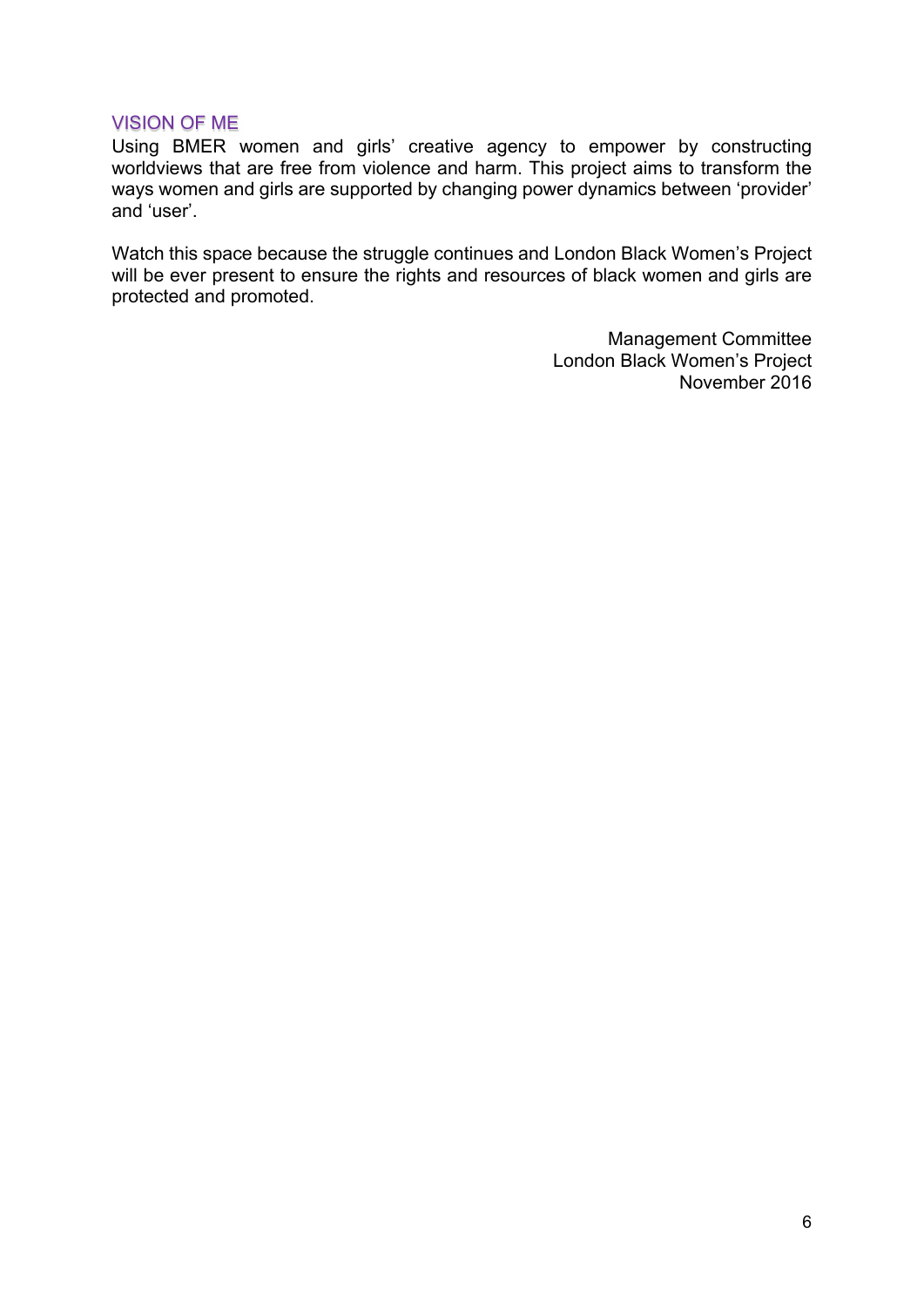# Meera Syal Patron, Newham Asian Women's Project



I am now the proud patron of London Black Women's Project and continue to offer my support to the ongoing work done by this organisation. London Black Women's Project reflects the long journey taken towards the rights and freedoms of women and girls. It is a critical voice and platform for those women and girls who feel underrepresented and who often feel that their image is seldom reflected in a society that upholds and values diversity.

We need only to look at the London diaspora (and around the country) to know how interconnected we are and this should also mean on equal footing and on level playing fields. It has been a great move forward for London Black Women's Project to respond to the politics of our time by changing its name to encompass the greater need for inclusion and participation, to ensure that the work done to address violence against women and girls remains imbedded in a response to the wider oppressions we face. Long Live London Black Women's Project for as Many Years as There is Violence against Women and Girls!

> Meera Syal Patron, London Black Women's Project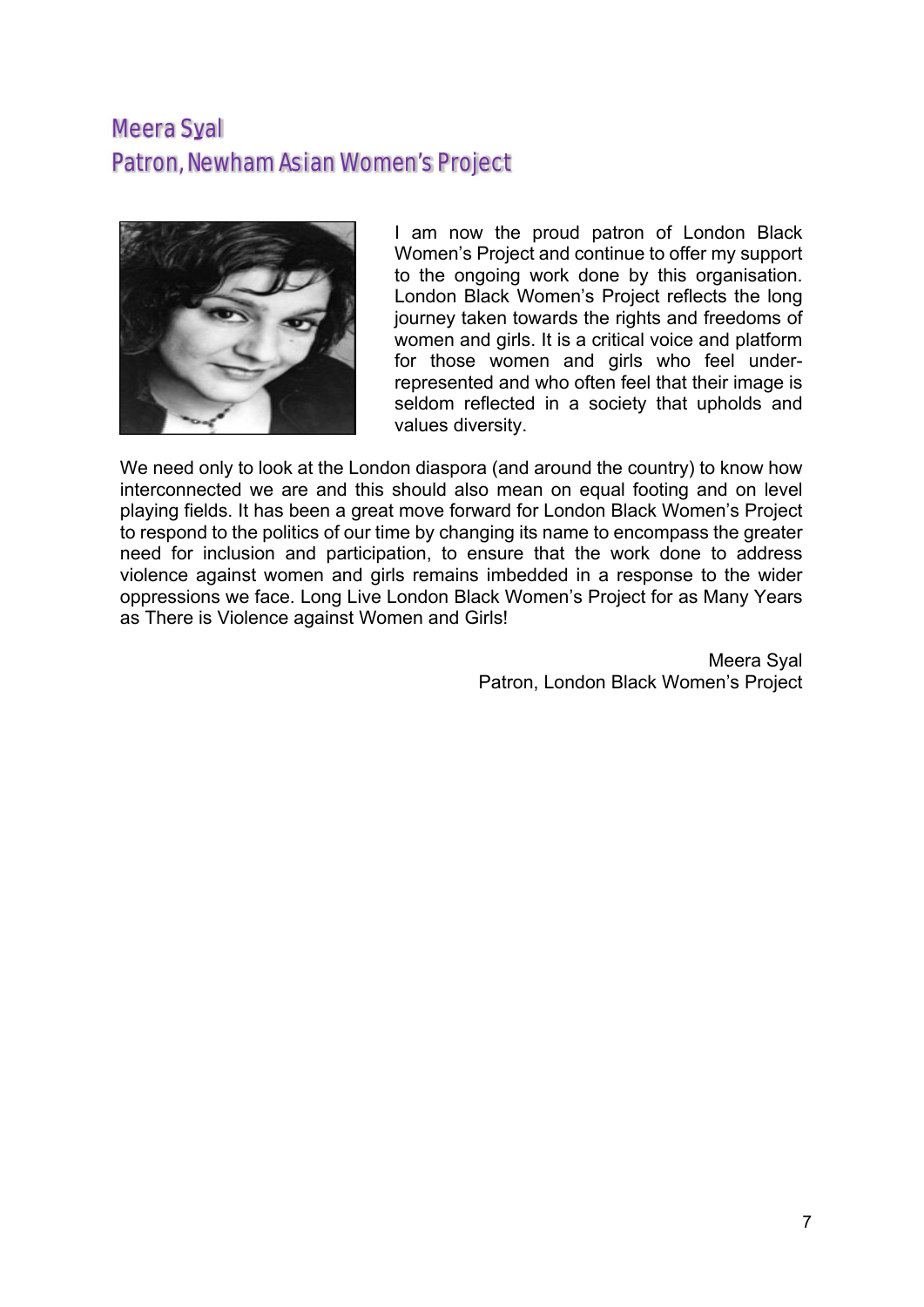# Intersectionality – A Relevant Discourse on Black Women's **Organisation**

This report is called 'Intersectionality  $- A$ Relevant Discourse on Black Women's Organisation'. This is an essay exploring events descriptively as they relate to intersectionality. There are two time periods covered in this essay. The first period falls shortly after the change of name of organisation from Newham Asian Women's Project to London Black Women's Project. While the process of name change took approximately 5 years, the official decision by committee occurred on 25 November 2015. The second period falls after Brexit on 23 June 2016, precisely, 6 hours after it was declared that the United Kingdom would be leaving the European Union.



*What's left of a flower is posted through the letterbox where it will wilt away. The life before violence is not a life to be returned to. The address has long been lost. From this point, there is only movement forward.*

Six hours after the Brexit declaration, a young woman of Somalian descent was walking along a busy main street in the London Borough of Newham, close to the Stratford side of the borough. The climate was pleasant, defined mainly by a clear sun and agreeable temperatures but on this day, it was not just the barometer that defined the day, the Brexit vote had been declared hours earlier and the 'unleashing' had begun. The concept being used here – 'unleashing' – will become evident in the essay however it applies to a shifting landscape of feeling and attitude generating from the politics of hate and division. The 'shift' is not earmarked as a post-Brexit event but rather, it is suggested that Brexit gave it a certain license. Of course, it is important to consider the global context of socio-economic and political changes, the rise of racist neo-fascist organised groups, a conservative shift in politics, a systematic undermining of human rights principles and policies, and the global face of misogyny however the case being put forward in this essay is that of a young black woman fleeing domestic to the safety of a refuge. Her story represents many and hence, the title of this annual report was selected with specific intent.

She had just arrived in the refuge and had started the long process of recovery from domestic violence. There was hope in her eyes that was not there when she first arrived. The expression of hope suggested that she was 'alright' and that life moving forward would be free and joyous, without violence and harm. She had left a violent relationship, experiencing what could only be defined as torture, and even though she had not been in the refuge for a long time, she felt safe and ready to move-on. Something had changed within her. Life looked positive again. She returned to daily routines – shopping for the weekly' grocery, familiarising herself with the area, identifying where things were affordable and how to get from point A to point B in the most efficient way possible without spending extra money as she was on a very tight budget. The freedom of movement she now experienced strengthened her own sense of safety.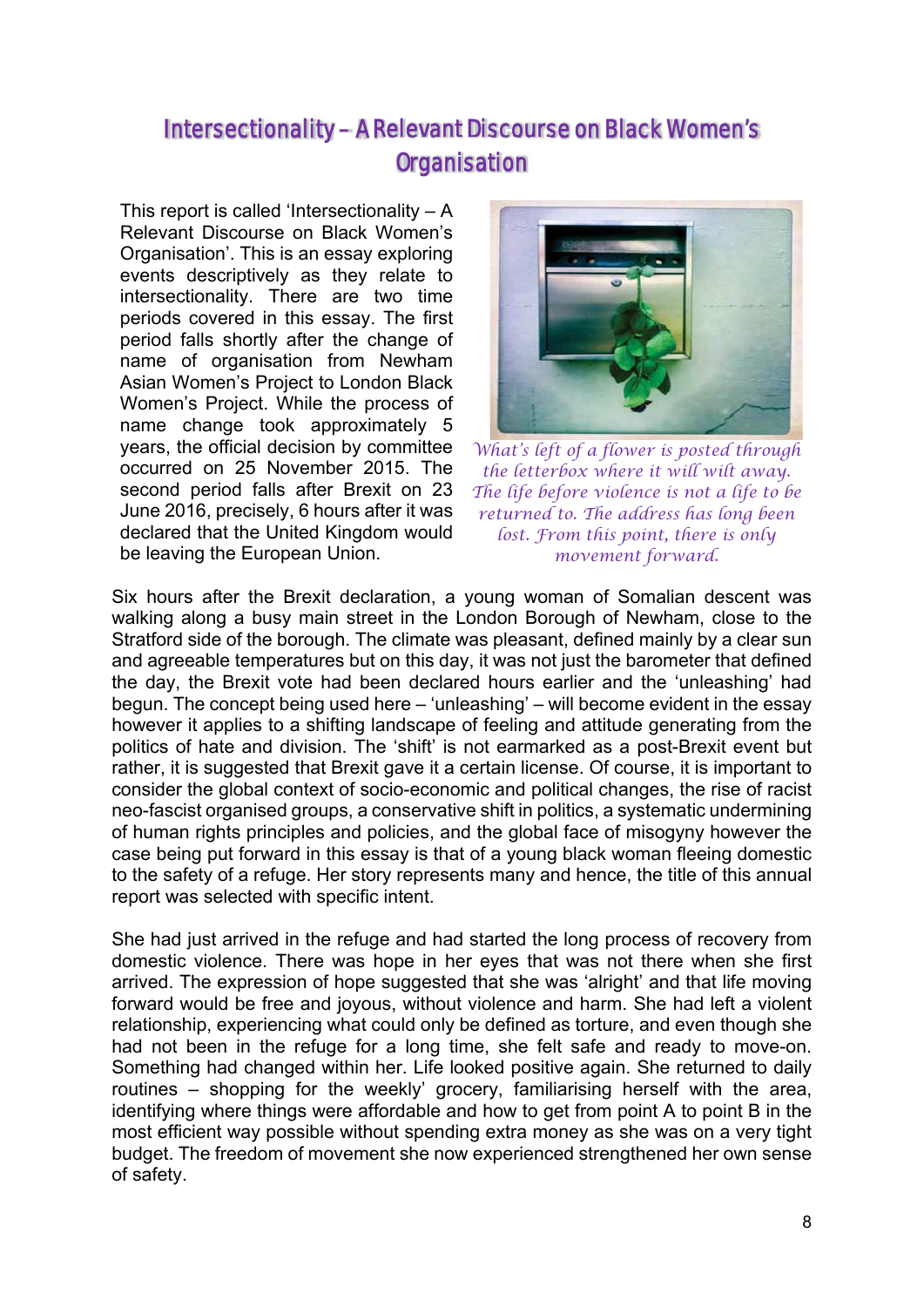She knew about Brexit but she did not vote. She was still in the process of recovery and civic participation is one of those things that is left on the side lines by a woman recovering from domestic violence. It is not often thought about, the degree to which domestic violence affects women's involvement in formal political processes. For those not familiar with such journeys taken by women, domestic violence takes away those rights and privileges taken for granted. It is a balance between recovery from the trauma of violence and feeling confident to participate of society again. So, she did not vote nonetheless, she suffered the consequences of the decisions made by others.



*There are no sequential steps, things happen through the inter-connectedness of the events that shape our lives. Some of those events lead to deeper selfexploration and transformation while others, like domestic violence aim only to destroy the notion of self and safety.* 

Six hour after the Brexit declaration in the national media which was marked by the domino effect that took hold of party leaders as they offered their resignations in turn, a young black woman freeing herself from domestic violence was viciously attacked on a popular street not too far away from the refuge where she was residing with other women who were there for the same reason. She was picked by her attackers because she wore a full hijab. The hijab was torn away from her body; she was punched on the face several times leaving swelling and bruising for weeks making it difficult for her to move the muscles in her face; and, she was kicked as she fell to the ground leaving her with a bruised back.



*The attack, in the form of physical assault causing injury happened. Her body recorded the evidence of an individual experience of racism.* 

There were two attackers and as they beat her they yelled racial insults that targeted the colour of her skin, her migrant background that they determined only because she was in hijab and to their eyes, looked as if she came from a different place in the world, the hijab she was wearing, and the fact that she was a woman. She was left on the streets after the attack. Moments passed and while others saw and heard, she received no help. She got up and ran towards the refuge, her safe space and it was not until she was inside that she allowed herself to cry. Her attackers had disappeared. They were young women aged between 15 and 16.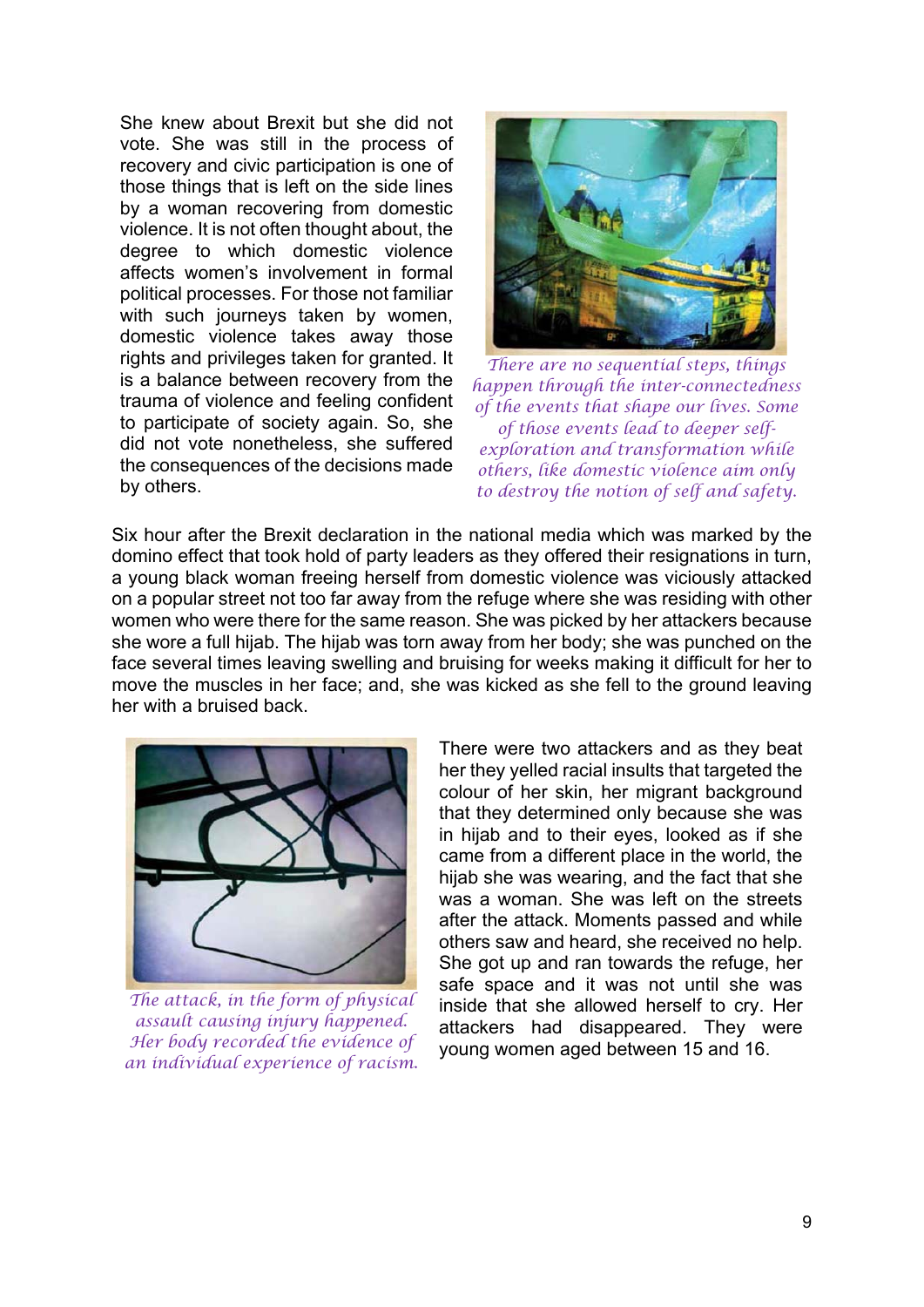

*There are times when I can no longer see what is in front of my eyes. My thoughts drift to different times I think I once dreamed, perhaps when I was young and felt that I could create the life I wanted. And then the violence came and it replaced my dreams with trauma. Every once and a while, the television helps me to wonder to places and spaces I knew back then. They were safe if only in my dreams.*

One week later a man arrived at the main office at 661 Barking Road. He presented himself as a courier delivering a special package for a woman who used our services. It was immediately apparent that the man was a perpetrator searching for his wife. The man returned several times and lurked outside the building monitoring the movements of staff and other women who accessed the office for services. The main office operated under heightened security protocols and worked under the protocols for two weeks until the threat disappeared. The man was reported to Police and his CCTV image was circulated. One week later a woman arrived at the main office. She said she had passed by the building several times but could not manage to ring the bell. She said she felt confident now to approach the security gate and ring our bell. It is now 3 weeks and 6 hours post-Brexit.

As the building was still under the heightened security protocol, a staff member opened the front door in person to ascertain to nature for the visit. She spoke to the woman who was on the other side of the security gate. The woman did not offer her name.

On CCTV, she was placed between the ages 55 and 65. She said that she disliked the name of our organisation stating that it was racist because it identified us as a black women's project. She said that white women could not go to Africa and open a white women's project there. She said we had been reported to Council because our name excluded white women informing us that there would be a committee meeting and many would turn out against our organisation. She said there were others and they were equally angry about our name. She left after an aggressive verbal assault, referring to the women who worked for the organisation and to those women who approached London Black Women's Project for support, in the language of the 'other'. She said things will be changing because people like her had had enough. We reported the incident to Police and we were given a crime reference number. The woman's CCTV image was 'noted'.



*The attack, in the form of aggression and verbal assault happened within days when the organisation also dealt with threats from a perpetrator of domestic violence. The CCTV camera recorded the evidence of both attacks, one of abuse from a perpetrator which caused heightened concerns around women's safety and security and the other, a racial attack against organisation.*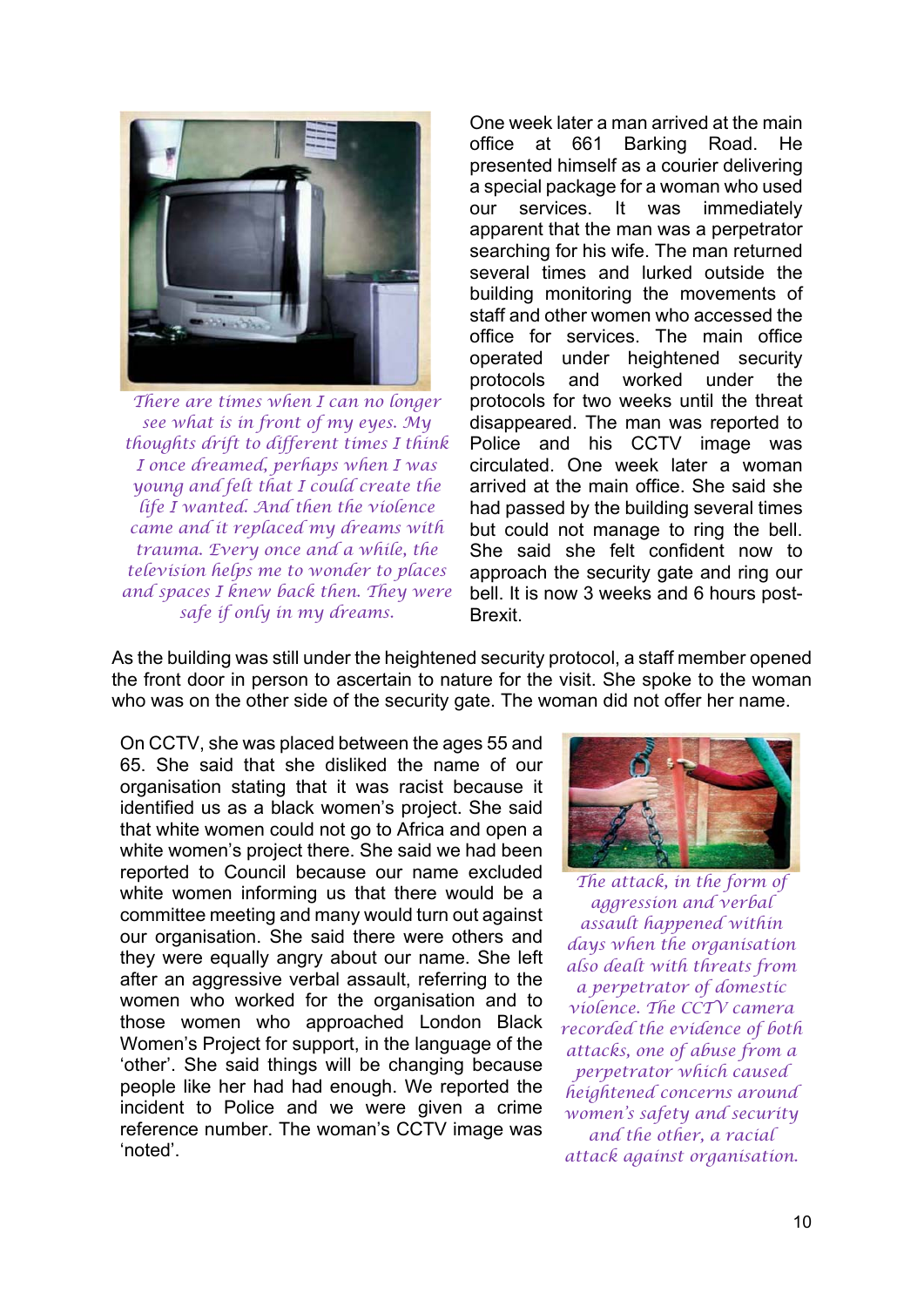

*She came to the refuge when everything else in her life had been destroyed. The first morning that she dared to look outside her bedroom window she saw a single flower, blooming among the shrubbery. She knew there was hope in this place and that where there was one flower, there were many others. She stayed in the refuge for several months always reminded that where there was one, there were many and that was how her hope flourished.*

Obviously, the crime reference numbers started to accumulate. When perpetrators were not ringing the bell, searching for the women they abused, we (women who worked for a woman's organisation and women who used the services) were being racially abused by passers-by. We created space for dialogue as we became aware of the escalating attacks on people across the country, the same attacks that we were witnessing against our own organisation. We now know from figures released by the National Police Chiefs' Council in September 2016 that hate crimes post Brexit peaked to 60% in the month of July 2016 and leading into August, and that hate crimes have remained 14% higher today than they were one year ago before Brexit. Members of staff and the Management Committee at LBWP all had their own experiences of racism.

Most accounts suggested racism attached to the 'everyday' – going shopping, walking along a familiar street, parking a car – and the stories went on. Reporting to the Police revealed another perspective on the problem. One Police officer suggested that it was a natural reaction to Brexit for people of a certain age (except the attackers we experienced ranged in age from 15 to 65).



*The attack, in the form of othering and normalisation, happened. The crime reference numbers recorded the evidence of the frequency of the unleashing. The interaction with authorities recorded evidence of institutional normalisation rationalised as a justifiable public outcry of the disenchanted, disenfranchised and seldom heard voices.* 

This 'defence argument' of sorts echoed the popularising sentiments being expressed in the country by those who felt that they finally had a voice even though such voices were found while squashing others. People launching attacks were identified as the previously 'silenced', politically disenfranchised and socially excluded. The voice they collectively expressed was one of hatred against individuals and groups who were deemed not to belong – the immigrant fear. Women and girls who used our services, staff and Committee members talked about the 'unleashing' of hate in the post Brexit world. When reported to agencies like the Police and other individual in positions of authority, racism was accepted as 'natural reaction' and something that would become subdued with time.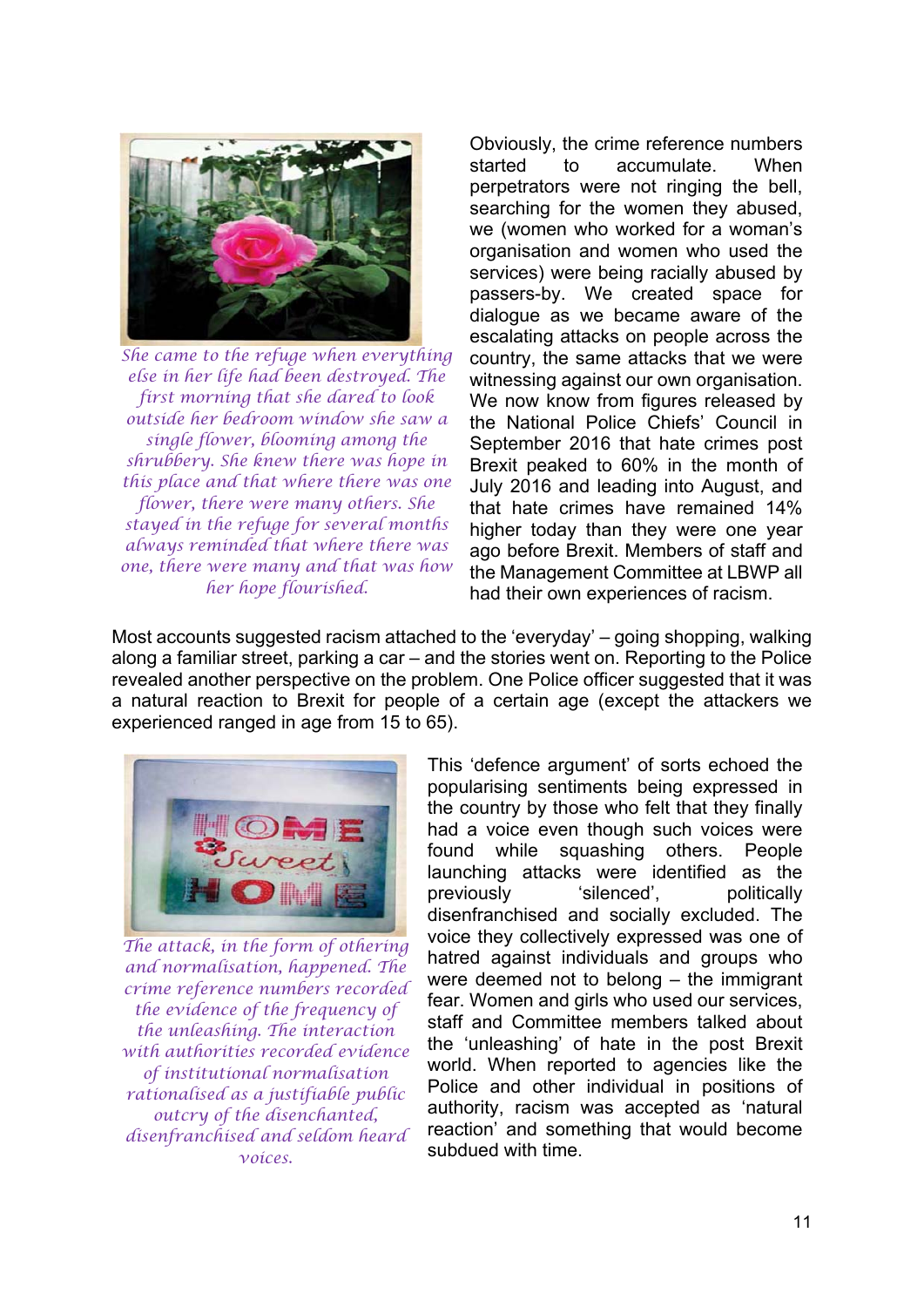The institutional reaction did not stop there. It appeared that the woman who approached the front security gate of the main office was reflecting a 'wider' sentiment (the word 'wider' is placed in quotes here because the degree and level of institutionalisation is not known). Suddenly London Black Women's Project was being attacked. Officials were questioning the name London Black Women's Project with one suggesting that it was racist and exclusionary. Another said the name was unexpected when news came that Newham Asian Women's Project would be changing its name as they had thought it would be at least gender and race neutral.



*We had to become better than we were because even minor errors met with greater scrutiny threatening our very organisation, attacking the fibre of our existence as black women.* 

Black women's organisations had long reported being subjected to the 'changing goal post tactics', asked to submit performance information only to be told in the next email that we had not submitted what had been required. Soon after being told new information was needed in a format that had not previously been discussed and agreed. Black women's organisations talked about spinning from goal post to goal post – the unlevel playing field – with the suggestion that we were incapable of complying with requirements. Staff in black women's organisations came under scrutiny, being openly questioned in public fora about their competence without due process. We fell under draconian politics where officials alluded to the inability to do our jobs after decades of doing our jobs. The words were never used. Nonetheless the sentiments and actions spoke volumes. These could neither be categorised as 'random' occurrences. Such acts were therefore 'systemic'.

Across the country black women's organisations have come under attack and some attacks have gone further, critical of the discourse on intersectionality where we derive our specialism, forcing organisations into untenable positions and resulting in their closure altogether. Some organisations have responded by creating independent space to do their work, in the form of establishing separate and independently funded refuges.

The attacks against these organisations have escalated as shifting power and control dynamics have created additional pressures attacking the very nature of organisation, threatening their long-term survival and exposing them to external threat. Staff and management within organisations have fallen under scrutiny where not only funding to organisations has been threatened but also jobs that black women hold. The black refuge sector should be concerned labelling such oppression as intersectional (historically relevant), institutional (racism as systemic) and violent (faced with a culture of violence that is antagonistic, contentious and aimed at the systematic destruction of a vibrant sector developed to uphold the human rights of black women).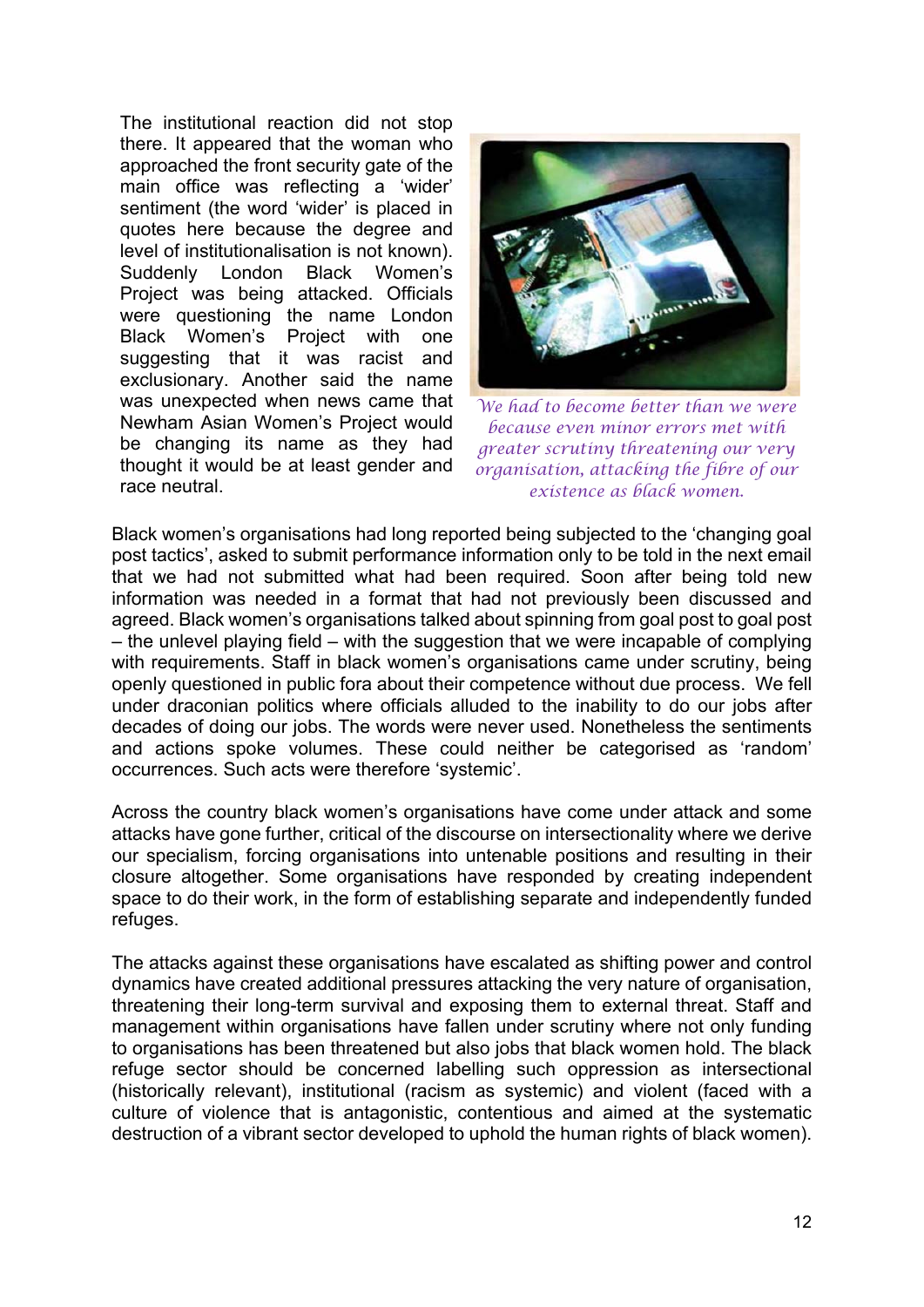

*Black women's organisations should always exist in the future, predict to 2% accuracy the political waves that are coming, plan within the same margins of error the landscape for our survival and often, this is done without naming the oppression and it is this one aspect of our process that must change. By the act of changing the name of organisation, we recognised the roots of inequality and oppression expressed and/or experienced at the level of the individual (as victim of attack), organisation (as defining political relevancy in historical context where wider factors apply ahistorical rhetoric), society (where conflicting ideologies feed 'victim' and 'victimising' pathologies external to the frameworks defining oppression, exclusion and discrimination), and institution (in its acceptance through it 'actors' of othering through both the subtle and nuanced positions taken).* 

Intersectionality describes a conceptualisation of oppression in society – that there are inter-related systems of oppression that act together rather than independently. Such systems are generally defined as race, class and gender. They are contextualised in colonial and post-colonial experiences of nations and individuals, and uneven power dynamics apparent in the constructs of countries under imperialism, post-industrialism and the new technological era. The interrelationship is manifested in historical and modern time, reflected in the intersection of multiple forms of discrimination. Institutional racism is the collective failure of an organisation to provide an appropriate and professional service to people because of their colour, culture and ethnic origin. It can be seen or protected in processes, attitudes and behaviours which amount to discrimination through unwitting prejudice, ignorance, thoughtlessness and racist stereotyping which disadvantage minority ethnic people (MacPherson Report 1999). It is that which covertly and overtly resides in the policies, procedures and operations and culture of public and private institutions reinforcing individual prejudices and being reinforced by them in turn (Institute of Race Relations 1999). If racist consequences accrue to institutional laws, customs and practices, that institution is racist whether or not, the individuals maintaining those practices have racial intentions (The Commission for Race Equality 1999).

One final note, 6 months and 6 hour after Brexit, sitting in a meeting with a colleague from another woman's organisation the conversation shifted to the different experiences of violence depending on the origin of the woman experiencing it. The colleague suggested that forms of violence are imbedded in culture because no woman outside the culture could experience that form of violence. While she appreciated that domestic violence experienced by women generally was rooted in patriarchy, mainly because there was no other cultural explanation for it, she reiterated that patriarchal stances were also cultural ones in 'other' cultures therefore collapsing power and control arguments for violence against women and girls as cultural ones.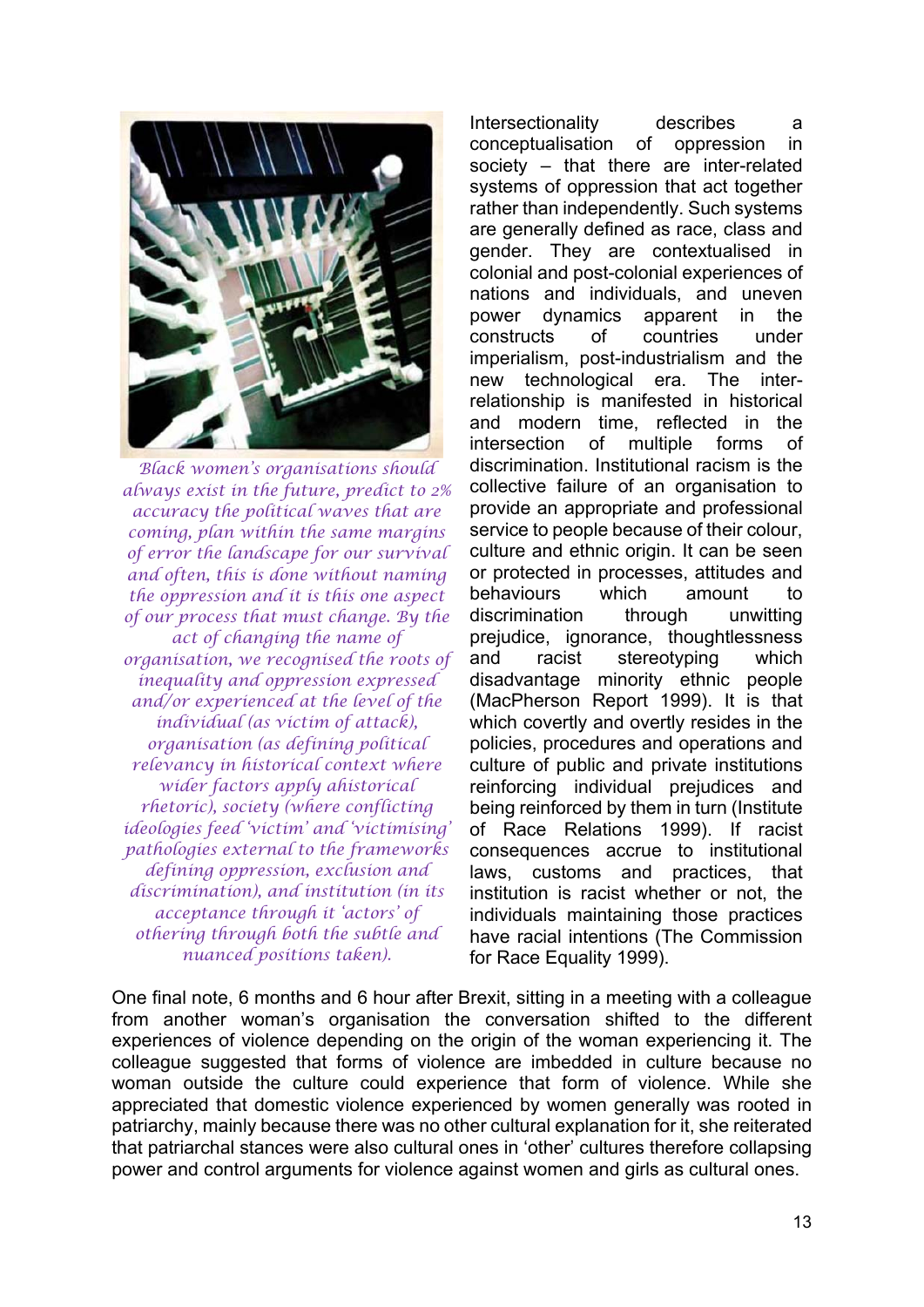

*The attack, in the form of rhetoric and othering, happened. The evidence is not recorded in the minute of the meeting but rather in memory and the clock is moving backwards.*

From her assertions, it was evident that 'other' cultures were viewed as being predominantly defined by patriarchy rendering them ahistorical and lacking relevancy. Evidence of critical voices were presented during the exchange for example, many black women look to culture to gain strength and build up their coping and resilience skills. Equally, many black women also say 'it is not my culture that abused me, it was my husband (spouse or partner)'. The critical voices, that of women, was dismissed as misplaced within the context of violence as the territory of 'other' cultures.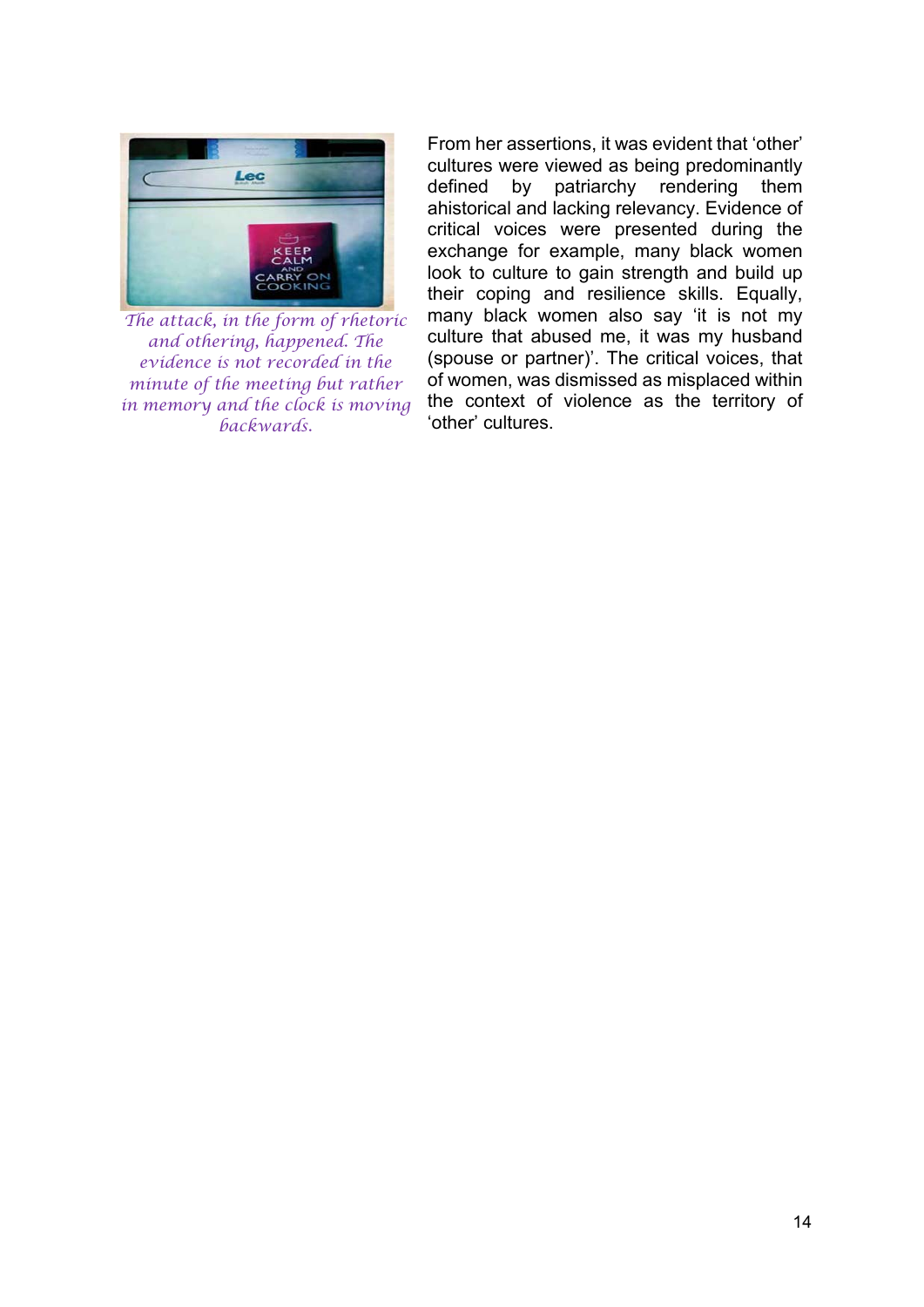## Refuge Service – Providing Safe Reflective Space

For 29 years LBWP has provided emergency accommodation to women and children in need of safety and security from domestic violence. LBWP expanded its provision in Newham by doubling bedspace capacity and retained refuges in Haringey developing independent models of provision under VAWG specified objectives. LBWP developed a counselling and therapeutic support service for women and children in the refuges to meet critical need for recovery from trauma. The holistic approach based on keyworking, counselling and therapy, and resettlement support has provided women and children with intensive person-centred support. Through these developments LBWP has taken a progressive approach to addressing the needs of women and children fleeing domestic violence.



PERFORMANCE In the last 12 months the Refuge service at LBWP has achieved the following:

- **113 women and 45 children were accommodated in emergency accommodation.**
- 96% of women moved on from refuges within 12 months.
- **17 women supported with DDV (Destitute Domestic Violence) concession who** otherwise faced homelessness and/or continued exposure to violence.
- <sup>1</sup> 100% of women and their children entering the refuge provided with an introductory session of counselling and therapy with the in-house counsellors.
- 328 individual sessions of counselling delivered to women.
- 74 family therapeutic sessions held with women and their children.
- 78% of women attending counselling sessions indicated that they had suffered coercive control in the context of the domestic violence they suffered and 61% indicated mental health issue and self-harm as a need for counselling support.
- Two-thirds of women improved in areas of coping and resilience including awareness of domestic violence and unhealthy relationships, self-esteem, selfconfidence, feeling independent, feeling empowered and improved parenting skills.
- 80% of children were observed to be developing healthier relationships with mother as part of recovery from domestic violence.

FUTURE PLANS Refuge services at LBWP are changing following major restructuring. Plans focus on flexible and responsive working under the outcomesbased approach and empowerment-based solutions improving among other aspects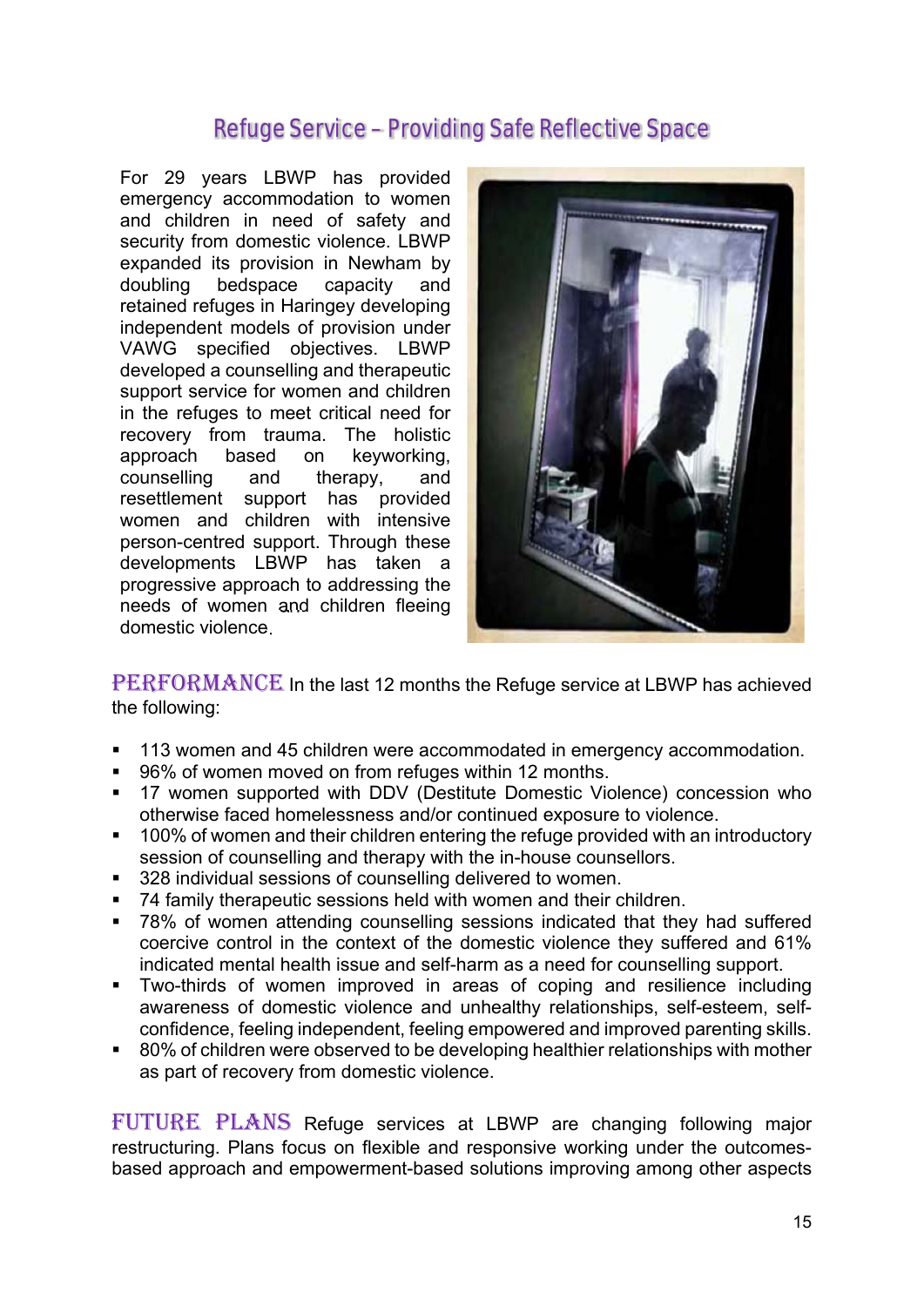of the service, frontline support offered to women with insecure immigration status, disabled women and women with other complex needs. The plan moving forward has three inter-related parts:



*Risk to the lives of women and children who have fled to a refuge comes in many form including the use of false identity and representation, social media tracking, and tracking using agents, whether they are family members and/or friends. Risk does not stop when a woman enters a refuge. It escalates thereby challenging notions that risk is reduced when women are safely accommodated in a refuge. There is no commissioning framework that adequately addresses risk. If there were one, it would have to be imbedded in social change for women.* 

Part 1: Upgrading staff skills and knowledge for Refuge work combining frontline support, safety and security, resettlement and intensive case management addressing complex needs. Staff will require enhanced understanding of perpetrator risk and the ways in which men track women and their children.

Part 2: Perpetrators rely on women's exposure to other risks such as vulnerability faced by a woman's economic circumstances and the lack of affordable and sustainable housing options. Contact with children introduces another set of risks for women as well as for the child. While current commissioning frameworks do not go far enough to address risk associated with a woman's circumstances after she has fled, refuge staff will need to strengthen its' support through intensive holistic provision.

Part 3: Work must continue to change commissioning processes and frameworks to ensure democratic representation of organisations working on the frontline to support women and children. This will require a systems' re-think as value must be placed on women's organisations and the work they do.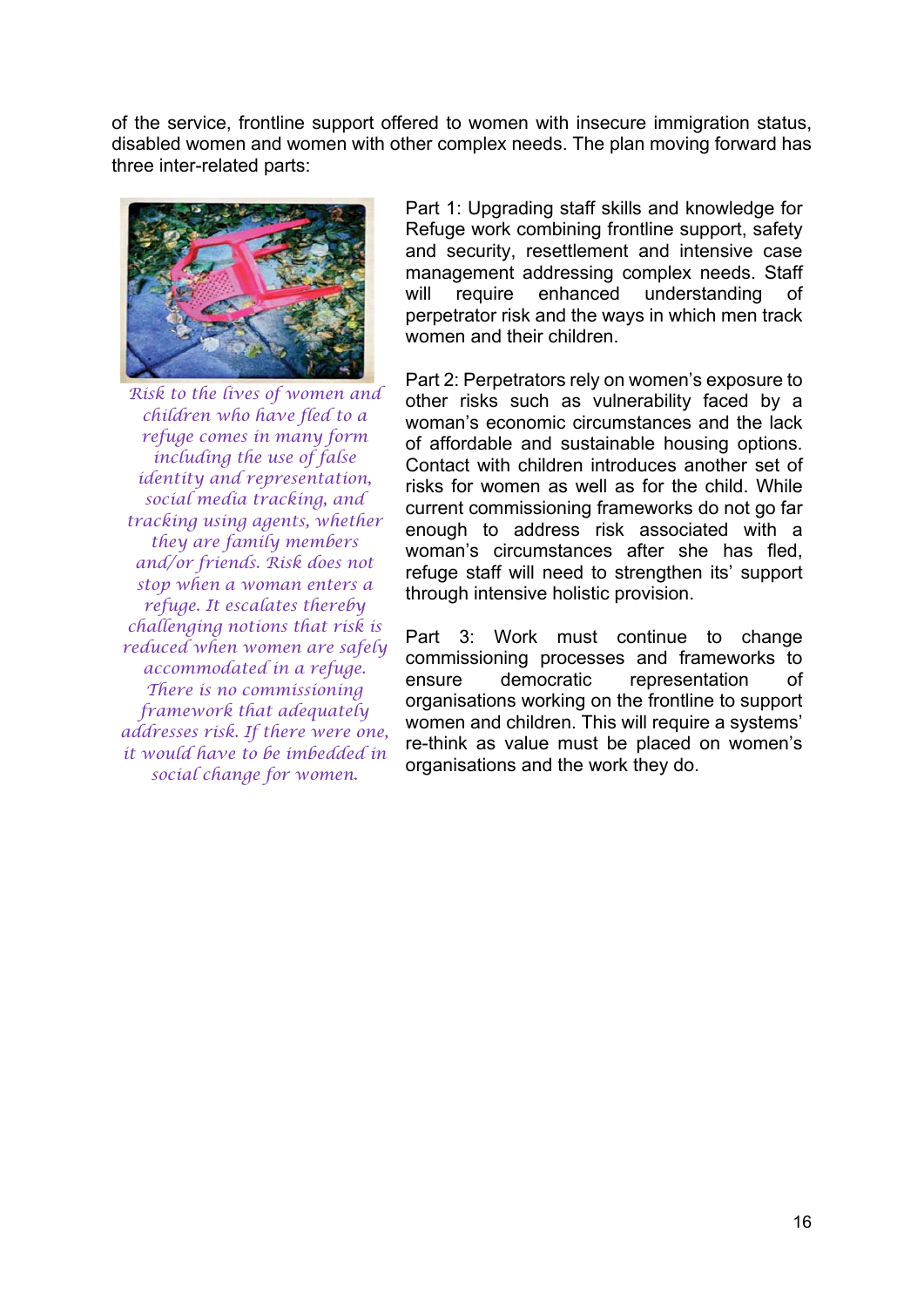# Project: Empower Advice Service – Protecting Women's Rights

In November 2015 LBWP launched the new Legal Advice Service for black minority ethnic women and girls in East London and Haringey. The new service builds from the work of previous years where the foundation for rights-based advice, information and community education around issues such as domestic violence, housing, immigration and welfare was laid. An important aspect of the service is the community advocacy project involving women in the community volunteering as local human rights advocates working at grassroots facilitating women's access to services and raising awareness of domestic violence and the legal rights-based framework.

The community advocacy project is a part of an ongoing community education and awareness-raising initiative to ensure that women make informed choices when they interface with legal systems and that such choices are not affected by the lack of access to legal remedies found in British law. Over the first year of the new service we found lack of knowledge and understanding by some women of their basic awareness of rights under British law specifically related to marriage dissolution and divorce rights. In this vacuum some women accessed PLPs assuming that such courts represented their only recourse for legal remedy. The community advcates project strengthens women's access to information at community level and promotes a rights-based framework providing women to further choices and options. This means that women who are suffering domestic violence or at risk are able to access appropriate rights-based support and prevent a solution based in mediation as is most common if they had accessed PLPs. They are also ensured the right to representation and advocacy which is also denied them when accessing PLPs.

Another critical arm of rights-based work is training to frontline professionals on women's legal rights, human rights and British law to ensure improved respones to women across the board when they access services for support. The project focsues on training around harmful traditional practices and VAWG specific to BMER women and girls .

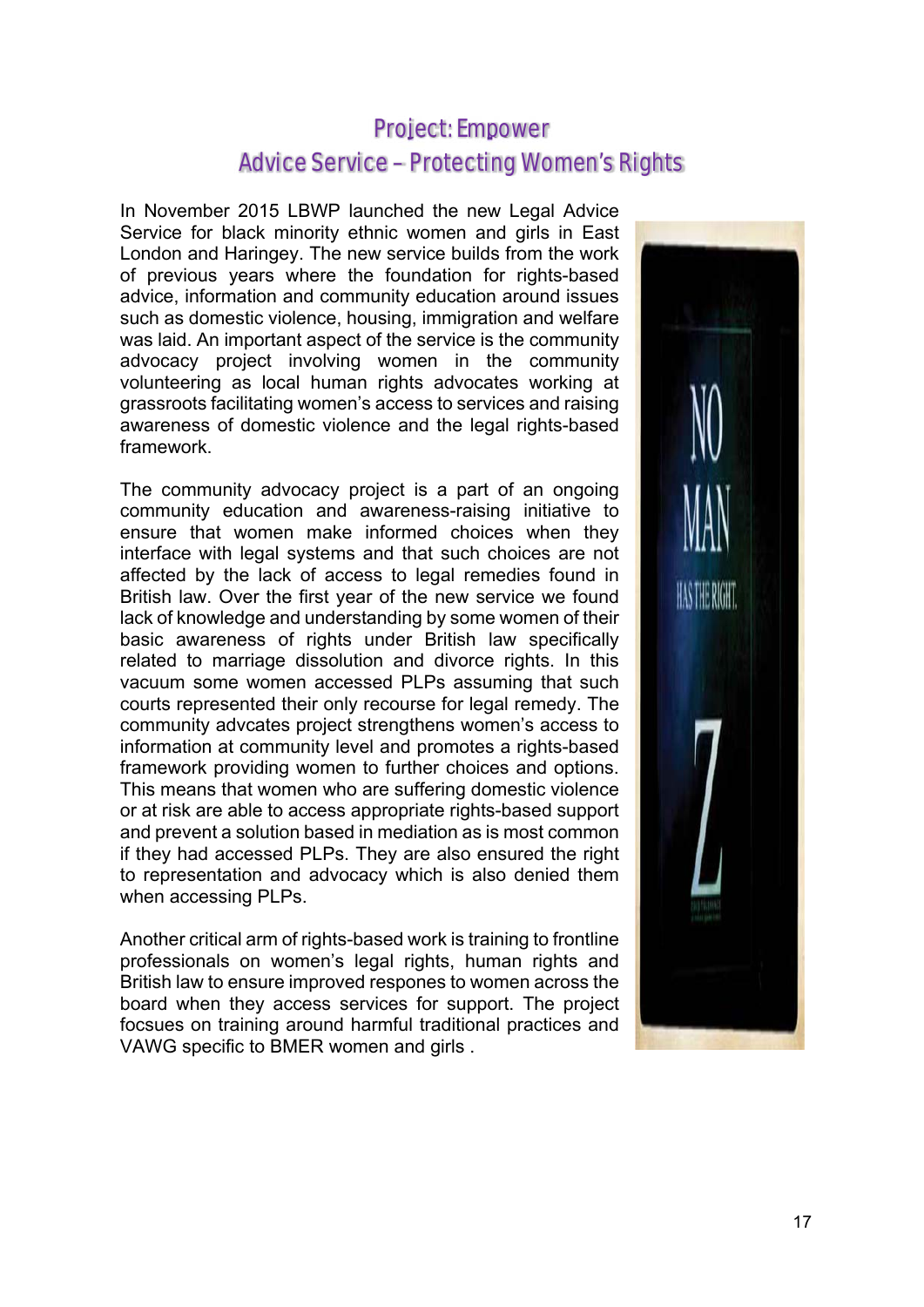PERFORMANCE In the last 12 months the Advice service at LBWP has achieved the following:

- 208 women supported through legal advice and information.
- 51 women supported with safety plans.
- 23% of the presenting issues for women involved immigration cases (NRPF and insecure immigration status) and they were supported through advocacy and access to specialist solicitors.
- 7% of the presenting issues for women involved housing issues and they were supported through housing advice and information.
- 4% of the presenting issues involved rape and another 4% involved sexual abuse and theses women were supported through access to holistic services within LBWP combining rights-based work with therapeutic support and intervention.
- 3% of the pesenting issues for women involved coercive control again requiring holistic support to address such issues.
- Two thirds of the case work was completed in 12 months or under suggesting a more efficient and effective service for women with complex need enabling them to move on from violence as early as possible as a result of the expertise delivered by the service.
- **11** cases involved concerns and issues raised by women of PLPs where the service interfaced to provide more apporpriate support.



FUTURE PLANS In the next 12 months the Advice service will deliver the following:

- Accreditation of the training programme with 12 training modules delivered over the calendar year.
- Casework on PLPs to be used to inform policy and practice towards best outcomes for women and girls.
- Strengthened in-house expertise on housing advice and immigration specifically linked to VAWG interventions to improve policy and practice.
- Renewal of AQS accreditation.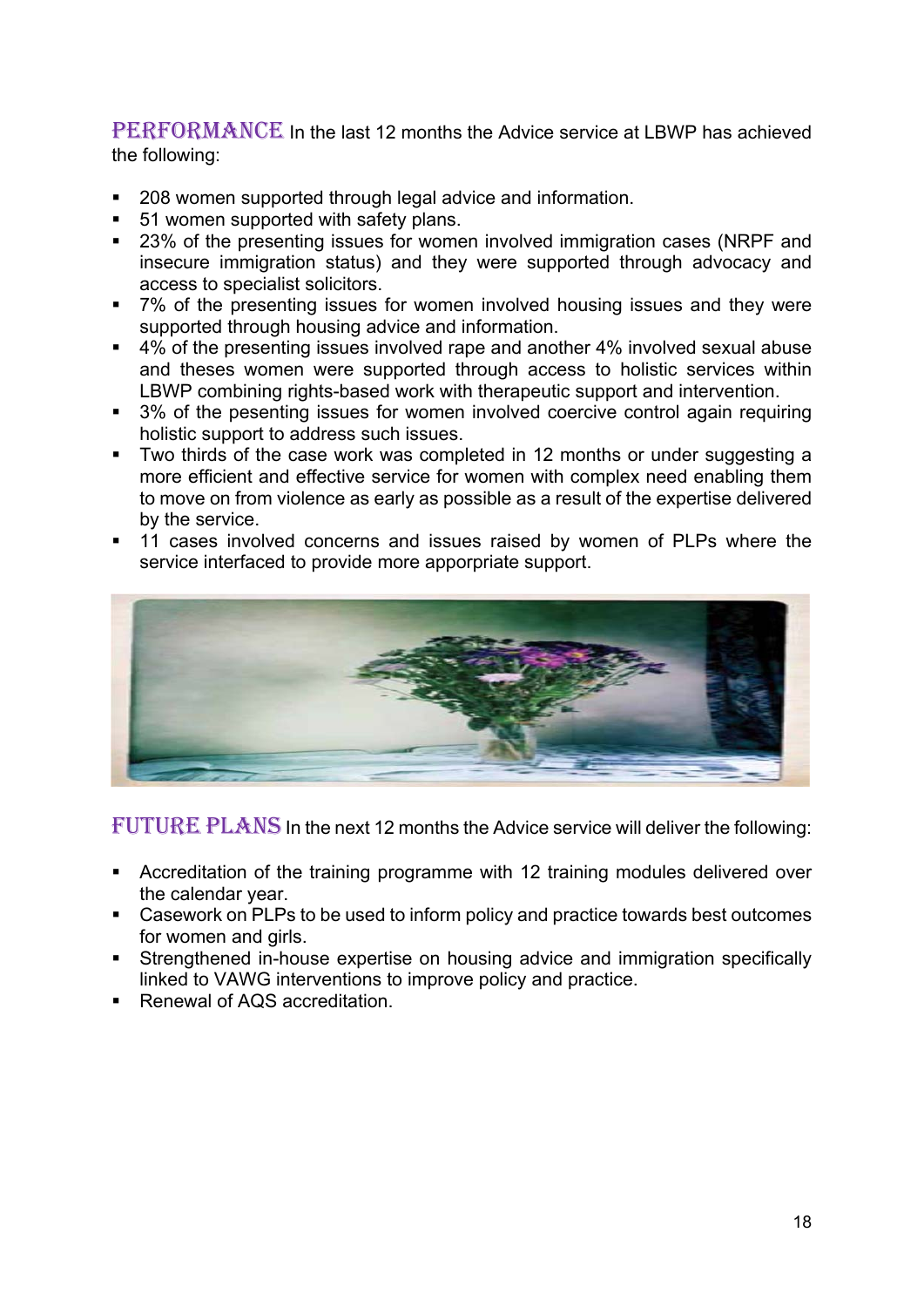## Project Life for Women and Girls



Project Life 'Zindaagi' is ground breaking, avant-garde and liberating. Project Life offers support services to women and girls from black minority ethnic and refugee backgrounds. Project Life provides early intervention and prevention services and therapeutic support.

The aim of the work focuses on adult women through counselling and therapeutic intervention and work with young women and girls in youth-led space using empowerment approaches. The service is developed and delivered through co-ordinated programmes to support young women and girls, providing guidance to enable them to make informed choices, raising awareness around the impact of violence, building confidence and selfesteem, and by providing a range of opportunities through support networks.

Four projects make-up Project Life Women and Girls' Services at LBWP. The key defining aspect is specialist and dedicated support delivered in all aspects of provision including early intervention, prevention and intensive support. The projects are:

### Project: Free Choice

Provides early intervention and prevention services to women and girls affected by or at risk of forced marriage. The services provided include pathways to safe refuge space, advocacy and awareness raising support.

#### Project: Aware

Provides young women and girls key work support and advocacy to address issues around grooming, CSE and sexual harassment. In providing support the project aims to address the normalisation, tolerance and acceptance of violence and abuse against women and girls taking an intensive and individualised approach as well as addressing violence and abuse as a need for social change through awareness raising directed at changing attitudes and behaviours.

### Project: Life

Provides intensive counselling and therapeutic support to women and girls affected by domestic and sexual violence.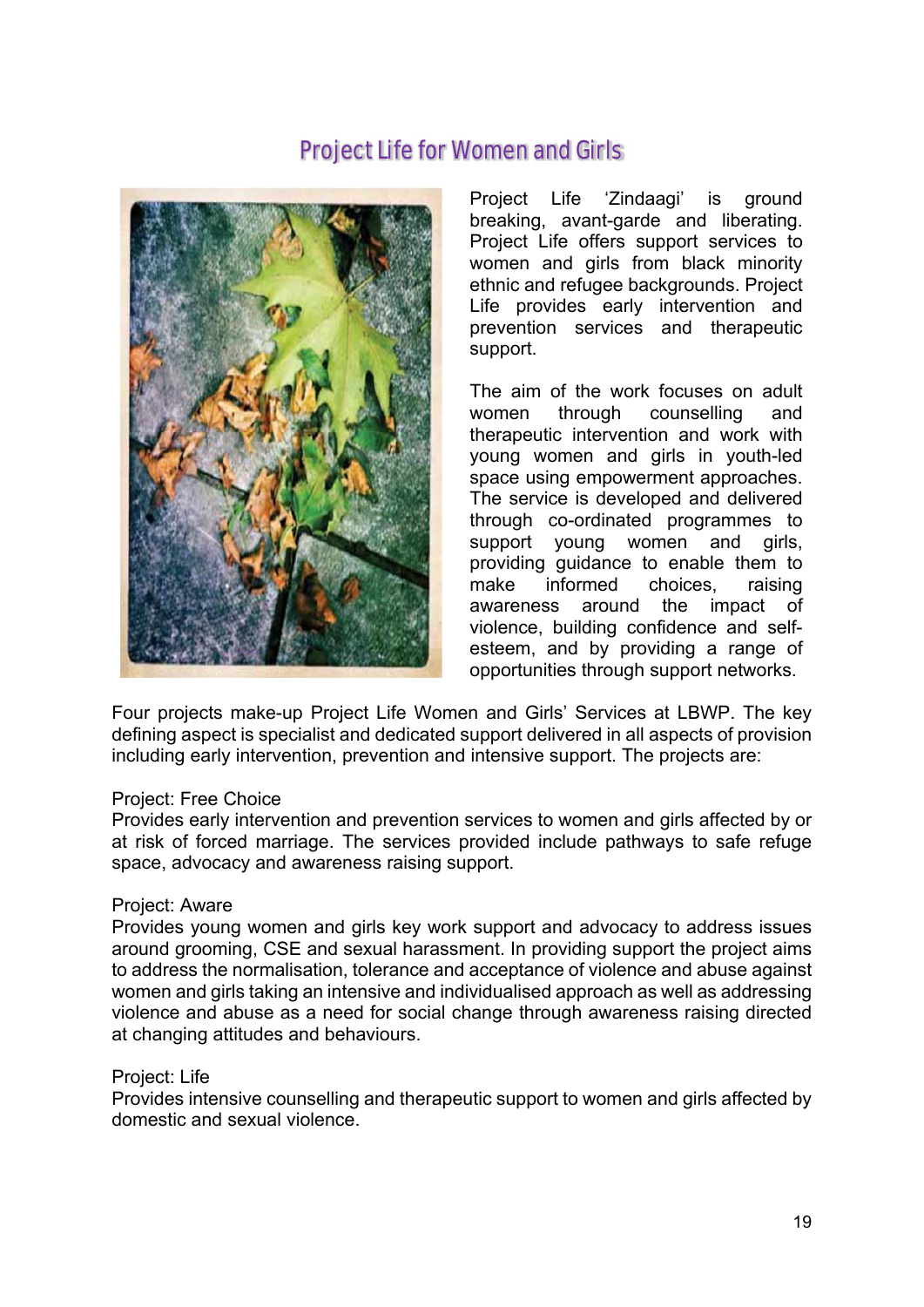Vision of Me

This is a new project aimed at meeting needs and working intensively with women and girls to achieve outcomes around recovery. The project is co-produced by women and girls, replaces conventional needs assessment with artistic expression (written word, one act plays, poetry and art) to engage women and girls in the process of their own recovery, and uses the artistic work created through the exercise of women and girls' creative agency to identify needs and deliver support.

PERFORMANCE In the last 12 months Project Life for Young Women and Girls at LBWP has achieved the following:

- **112 young women and girls supported through counselling.**
- 610 sessions of counselling delivered.
- 86 young women accessed support groups.
- Awareness raising and early intervention work with young women and girls expanded to Tower Hamlets and Redbridge.
- 51 young women and girls supported through early intervention and prevention around forced marriage.
- 6 women with NRPF or insecure immigration status supported through forced marriage intervention.
- **100 adult women supported through counselling intervention including therapeutic** support groups.

FUTURE PLANS In the next 12 months the project will deliver the following:

- The Community Assets Register will be established under Vision of Me and available for access to all women and girls supported by LBWP.
- 500 women and girls will benefit from new approaches to needs assessment and support delivery through Vision of Me and the artistic expression will serve as the first set of work towards EmpowerHouse.
- **EmpowerHouse will be fully developed as a project combining art and support.**
- Consolidate therapeutic support around the approach to addressing the normalisation, acceptance and tolerance of violence.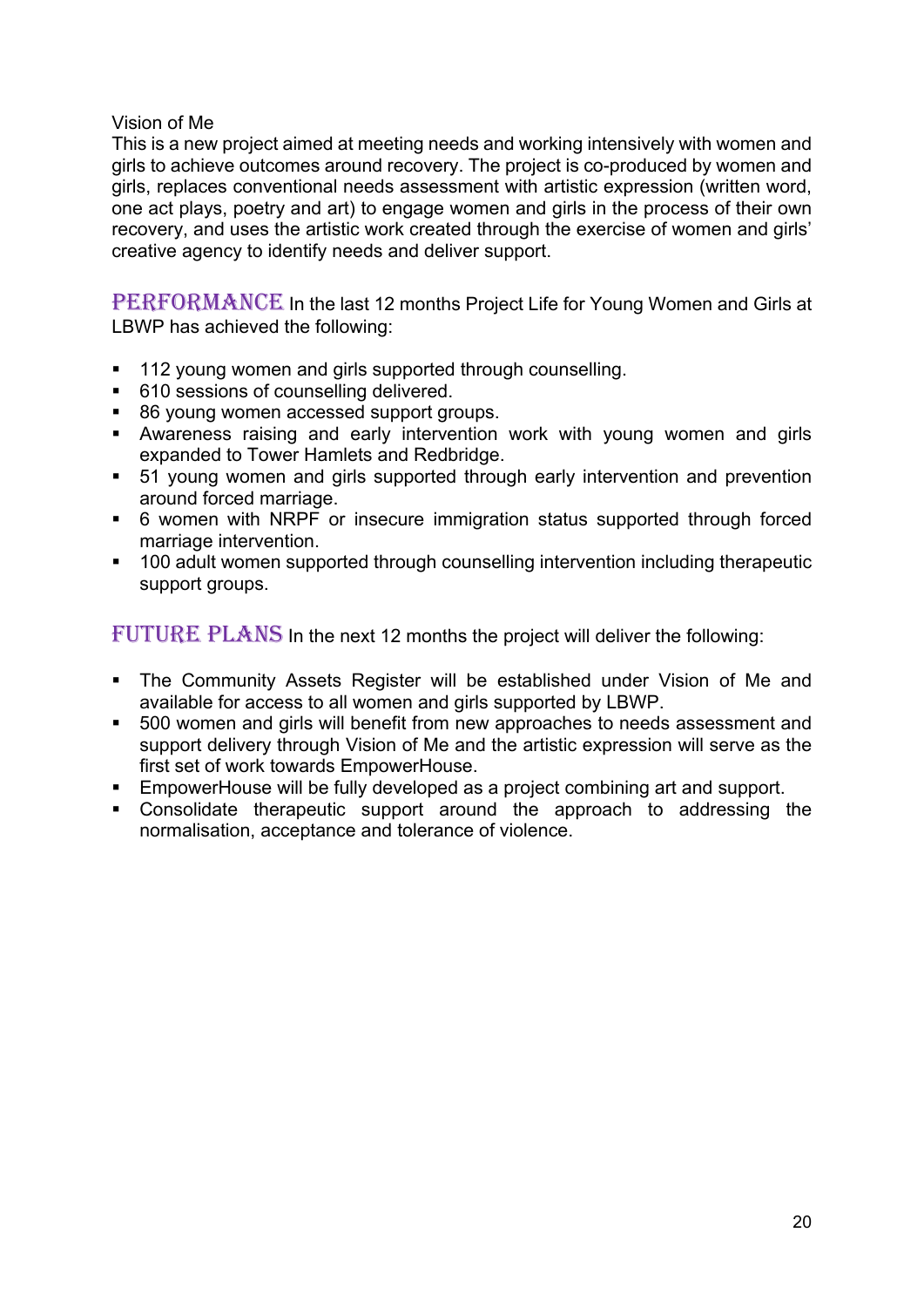#### **Newham Asian Women's Project Statement of financial activities (incorporating an income and expenditure account)**

#### **For the year ended 31 March 2015**

| FUI THE YEAR ENGED JI MAICH ZU IJ                                     |                   |                          |                          |                          |
|-----------------------------------------------------------------------|-------------------|--------------------------|--------------------------|--------------------------|
|                                                                       | <b>Restricted</b> | <b>Unrestricted</b>      | 2014<br><b>Total</b>     | 2013<br>Total            |
| <b>Incoming resources</b>                                             | £                 | £                        | £                        | £                        |
| Incoming resources from generated funds                               |                   |                          |                          |                          |
| Voluntary income                                                      |                   | 53,655                   | 53,655                   | 67,262                   |
| Investment income                                                     |                   | 136                      | 136                      | 187                      |
| Incoming resources from charitable activities                         |                   |                          |                          |                          |
| Safe accommodation and<br>housing support                             |                   | 490,172                  | 490,172                  | 495,354                  |
| Legal advice                                                          | 24,158            |                          | 24,158                   | 97,429                   |
| Mental health services                                                |                   | 80,000                   | 80,000                   | 80,000                   |
| Newham Counselling                                                    |                   | 22,000                   | 22,000                   | 22,000                   |
| <b>Comic Relief</b>                                                   | 39,608            |                          | 39,608                   | 39,125                   |
| Esmee Fairbairn                                                       | 30,000            |                          | 30,000                   |                          |
| Paul Hamlyn Foundation -<br><b>Right Here Bid</b>                     |                   |                          |                          | 6,271                    |
| <b>TEENS</b> (early intervention<br>& prevention)                     |                   |                          |                          | 9,792                    |
| <b>Total incoming resources</b>                                       | 93,766            | 654,963                  | 739,729                  | 817,420                  |
| <b>Resources expended</b>                                             |                   |                          |                          |                          |
| <b>Cost of generating funds</b>                                       |                   |                          |                          |                          |
| Fundraising and publicity                                             |                   |                          |                          | 4,768                    |
| <b>Charitable activities</b>                                          |                   |                          |                          |                          |
| Safe accommodation and<br>housing support                             |                   | 596,074                  | 596,074                  | 553,389                  |
| Legal advice                                                          | 24,158            | 63,131                   | 87,289                   | 99,209                   |
| Mental health services                                                |                   | 72,783                   | 72,783                   | 82,557                   |
| <b>Comic Relief</b>                                                   | 39,333            | $\overline{\phantom{0}}$ | 39,333                   | 40,684                   |
| Esmee Fairbairn                                                       | 30,877            |                          | 30,877                   | $\overline{\phantom{0}}$ |
| Paul Hamlyn Foundation -<br><b>Right Here Bid</b>                     |                   | $\blacksquare$           | $\overline{\phantom{0}}$ | 5,759                    |
| Newham Counselling<br>Residents' Welfare Fund                         |                   | 21,665                   | 21,665                   | 22,451                   |
|                                                                       |                   |                          | $\overline{\phantom{0}}$ | 500                      |
| <b>TEENS</b> (early intervention<br>& prevention)<br>Governance costs |                   | 20,141                   | 20,141                   | 7,257<br>20,823          |
| <b>Total resources expended</b>                                       | 94,368            | 773,794                  | 868,162                  | 837,398                  |
| Net (outgoing)/incoming resources                                     | (602)             | (127, 831)               | (128, 433)               | (19, 978)                |
| before transfers                                                      |                   |                          |                          |                          |
| Transfers between funds                                               |                   |                          |                          |                          |
| Net movement in funds                                                 | (602)             | (127, 831)               | (128, 433)               | (19, 978)                |
| Funds brought forward                                                 | 32,401            | 252,833                  | 285,234                  | 305,212                  |
| Funds carried forward                                                 | 31,799            | 125,002                  | 156,801                  | 285,234                  |

All of the above results are derived from continuing activities. There were no other recognised gains or losses other than those stated above. Movements in funds are disclosed in note 12 to the financial statements.

Anjum Mouj Chair of NAWP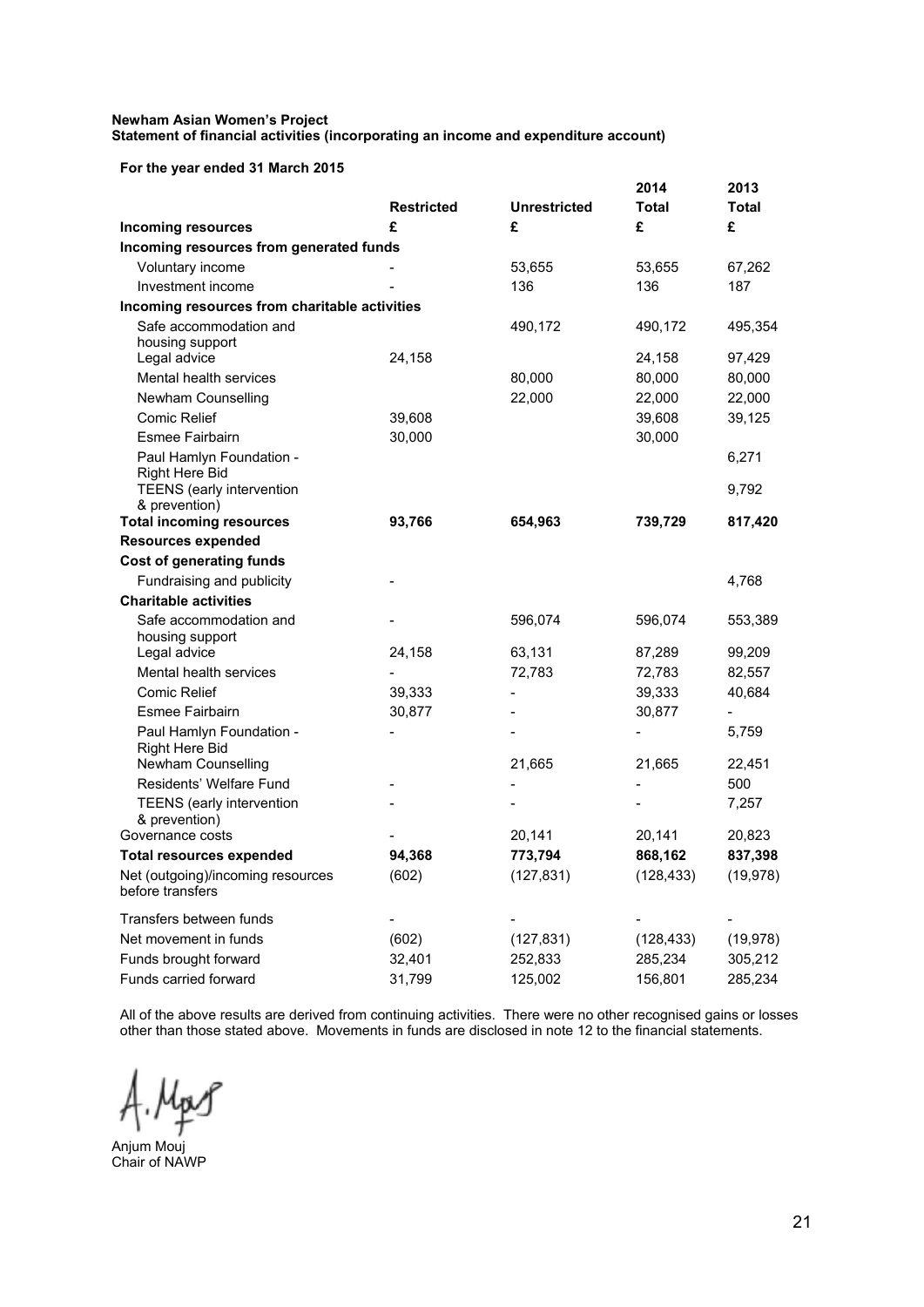# LBWP Staff and Management Team

## **Management Committee**

| Chair<br><b>Vice Chair</b><br><b>Treasurer</b><br>Secretary<br><b>Members</b> | Anjum Mouj<br>Surriya Ahmad<br><b>Rena Pathak</b><br>Saika Alam<br>Palvinder Kudhail<br><b>Prity Patel Bedia</b>                                                                                                                       |
|-------------------------------------------------------------------------------|----------------------------------------------------------------------------------------------------------------------------------------------------------------------------------------------------------------------------------------|
| <b>LBWP Staff</b>                                                             |                                                                                                                                                                                                                                        |
| <b>Director</b><br><b>Deputy Director</b>                                     | <b>Baljit Banga</b><br>Parmjeet Bhambra                                                                                                                                                                                                |
| <b>Central Services</b>                                                       | Shahina Begum<br>Yasmeen Iqbal<br><b>Riffat Jabeen</b><br><b>Pushpa Patel</b>                                                                                                                                                          |
| Advice                                                                        | Taranjit Chana<br><b>Camille Rouse</b>                                                                                                                                                                                                 |
| Refuge                                                                        | Yodit Abebe (resigned February 2016)<br>Diba Alikani (resigned February 2016)<br>Mina Khanam<br><b>Farah Mian</b><br>Pat Omorgerie (resigned July 2016)<br>Laxmi Rai<br><b>Fatima Seedat</b><br><b>Caroline Shah</b><br>Shabana Sharif |
| <b>Young Women and Girls</b>                                                  | Nadia Baksh (resigned August 2016<br>Husnara Kabir<br>Sonia Mehta<br>Hamna Miah (resigned July 2016)<br><b>Charlotte Padmore</b><br>Jaheda Youssuf                                                                                     |
| Counselling and<br><b>Therapeutic Support</b>                                 | Poppy Banerjee<br>Zepyr Devon<br>Farzana Nizami<br>Pavlina Skoutela                                                                                                                                                                    |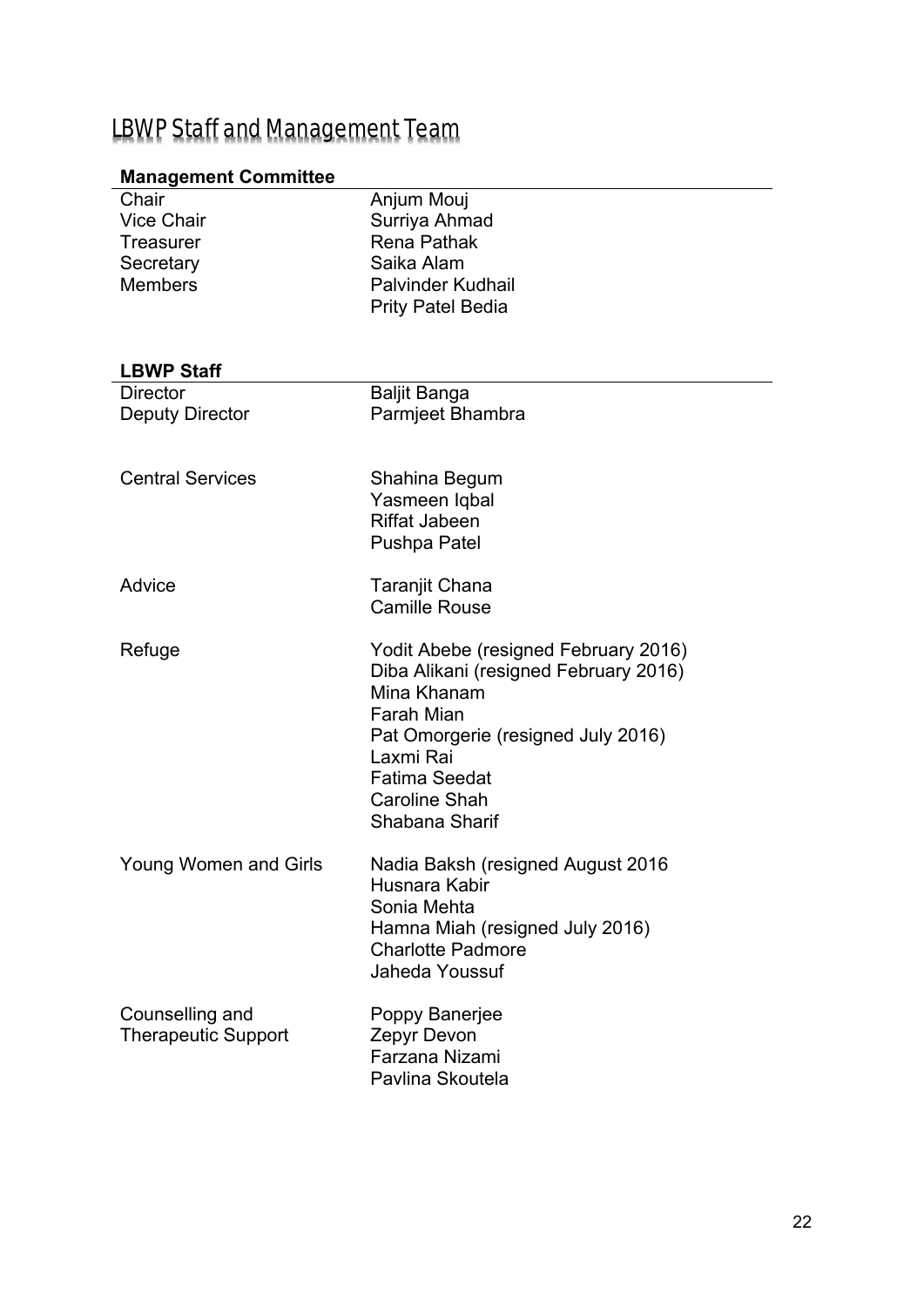# London Black Women's Project thank all of its funders:

City Bridge Trust

Comic Relief

Department of Communities and Local Government

East London Foundation Trust

Esmee Fairbairn Foundation

Forced Marriage Unit Domestic Programme Fund

London Borough of Haringey

London Borough of Newham

Reaching Communities Big Lottery Fund

Women and Girls Initiative Big Lottery Fund

We thank you for your collaboration and support for our work and for upholding a vision for a world of peace, free from violence and harm.